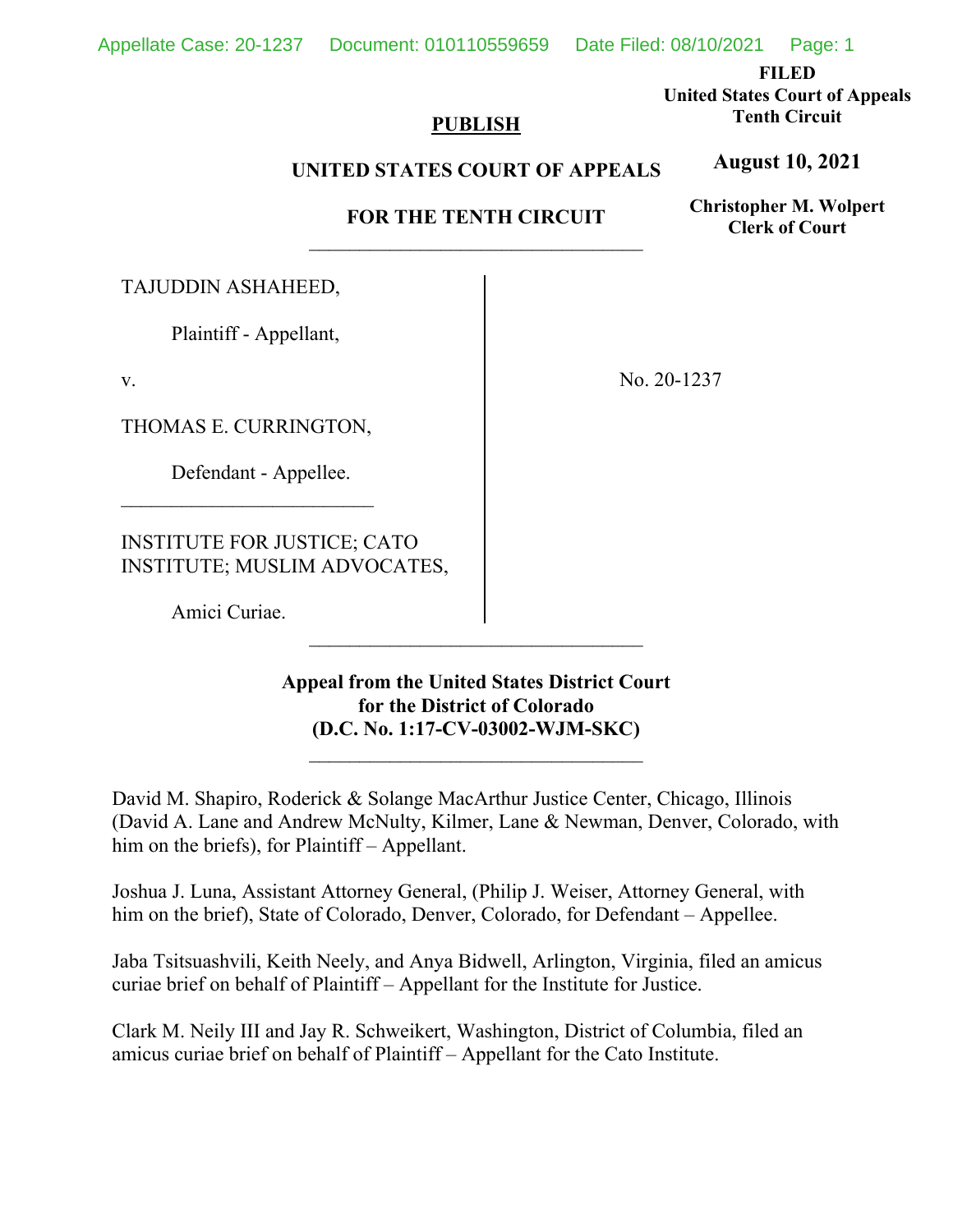Matthew W. Callahan, Washington, District of Columbia, filed an amicus curiae brief on behalf of Plaintiff – Appellant for Muslim Advocates.

Before **MATHESON**, **MURPHY**, and **MORITZ**, Circuit Judges.

**MATHESON**, Circuit Judge.

Tajuddin Ashaheed wears a beard because he is Muslim. He arrived at the Colorado Department of Corrections ("CDOC") Denver Reception and Diagnostic Center (the "Center") to serve a short sentence for parole violations. The Center's policies required inmates to shave their beards at intake but exempted those like Mr. Ashaheed who wear beards due to their religion. Mr. Ashaheed alleged that he repeatedly invoked this exemption, but Sergeant Thomas Currington, motivated by anti-Muslim animus, forced him to shave his beard.

Mr. Ashaheed sued Sergeant Currington under 42 U.S.C. § 1983, alleging claims for violations of the First Amendment Free Exercise Clause and Fourteenth Amendment Equal Protection Clause. Sergeant Currington moved to dismiss both claims based on qualified immunity and failure to state a claim. The court granted the motion and dismissed the case with prejudice.

Mr. Ashaheed appeals. Exercising jurisdiction under 28 U.S.C. § 1291, we reverse.

#### I. **BACKGROUND**

#### *Factual History*

Mr. Ashaheed's second amended complaint ("SAC") alleged as follows.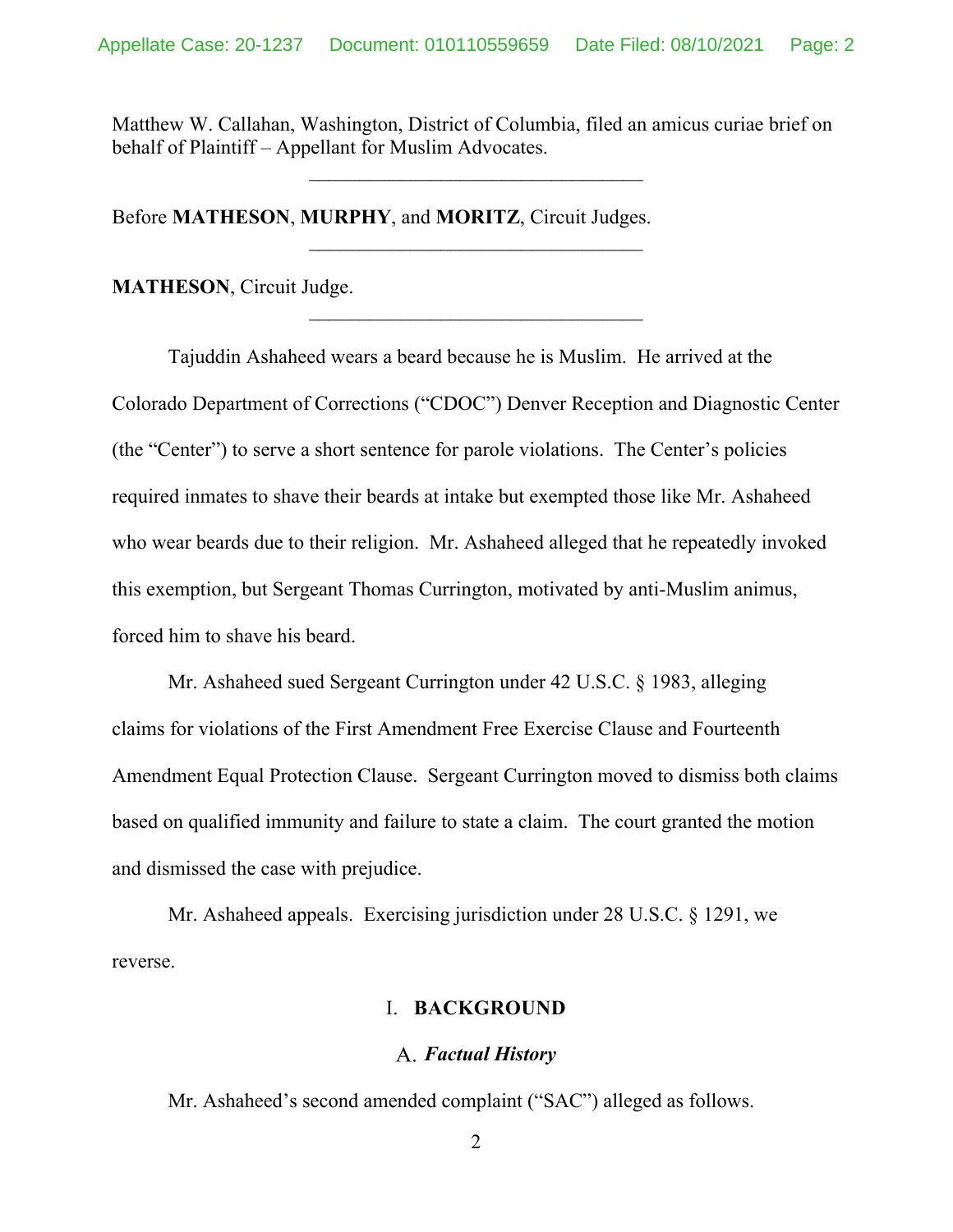Mr. Ashaheed has practiced Islam for decades. He follows the "'Sunnah' practice of leaving one's beard to grow" and believes shaving his beard would "violate[] a core tenet of his faith." App. at 205.

CDOC has long been aware of Mr. Ashaheed's faith. In 1993, while serving a sentence with CDOC, he "signed a written declaration of his religious affiliation." *Id.*  CDOC updated his inmate file to document his faith. It then provided a Qur'an and a prayer rug to him. He "participated in religious practices . . . consistently throughout his time at CDOC and thereafter." *Id.* Mr. Ashaheed wore a beard while serving this sentence.

In 2014, Mr. Ashaheed started a four-year prison sentence with CDOC. His inmate file "was updated and continued to document his Muslim faith," and he "continued devotional practice of his religious faith." *Id.* He was paroled in March 2016.

In July 2016, Mr. Ashaheed arrived at the Center to serve a short sentence for parole violations. An intake officer interviewed Mr. Ashaheed, verified his religious affiliation, and updated his inmate file to reflect his continued Muslim adherence. Because Mr. Ashaheed's 1993 declaration was still on file, "[t]he intake officer did not require Plaintiff Ashaheed to sign a form declaring his religion." *Id.* at 206.

 After the intake interview, Mr. Ashaheed showered, submitted to a physical examination, and dressed. The Center's policies required inmates' beards to be shaved at intake, but they "provide[d] an exemption for inmates who wear a beard based on religious tenets." *Id.* Sergeant Currington nevertheless ordered Mr. Ashaheed "to submit to having his beard shaved." *Id.* at 207. Mr. Ashaheed explained to him "that he is a

3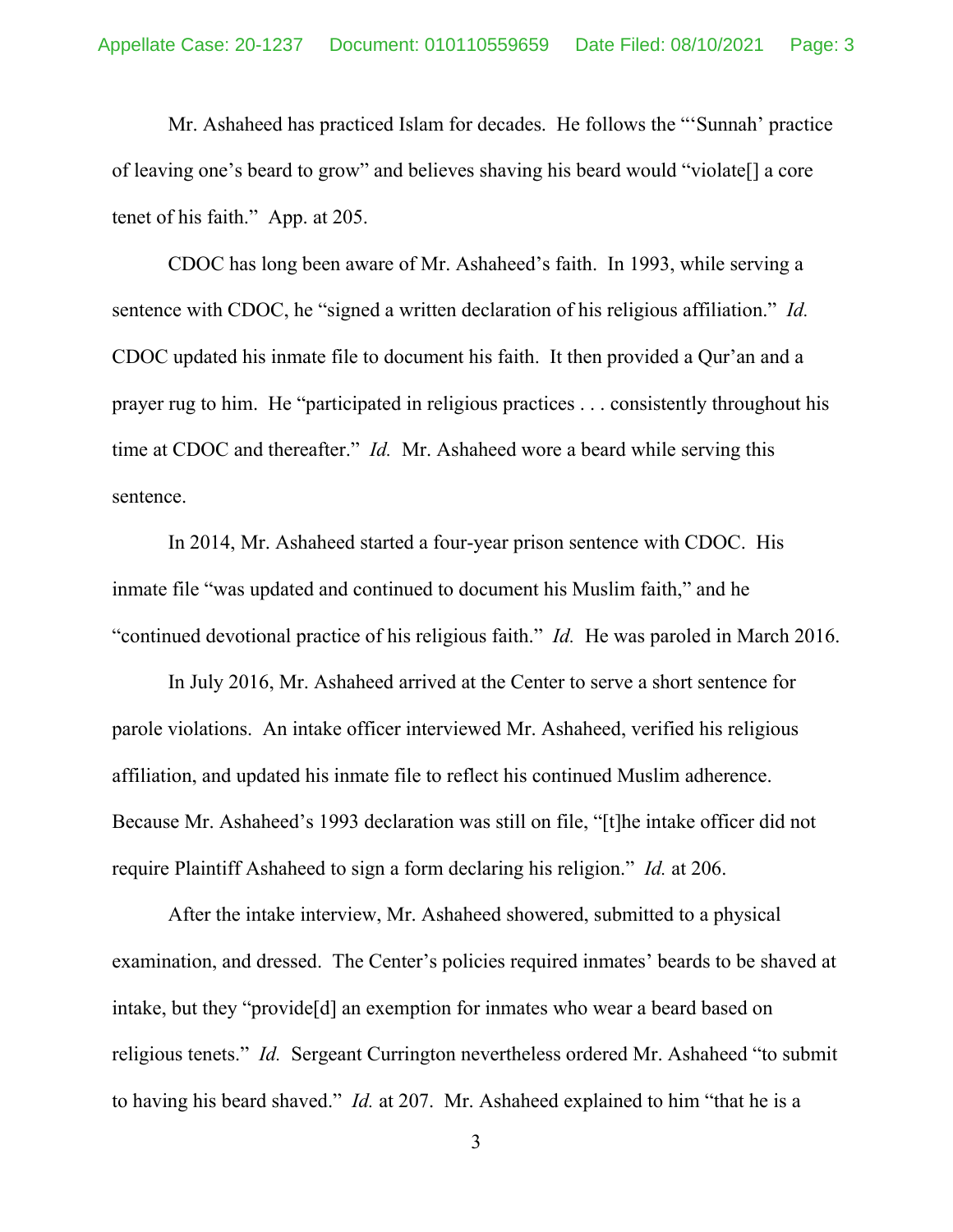practicing Muslim and that shaving his beard would violate a core tenet of his faith." *Id.*  Sergeant Currington replied that Mr. Ashaheed "must have a 'full beard' in order to 'qualify' for the religious exemption." *Id.* The religious exemption in the Center's beard-shaving policy, however, did not require Mr. Ashaheed to have a full beard.

Mr. Ashaheed told Sergeant Currington "that he is physically unable to grow a full beard, reiterated that his beard is worn for religious practices, and stated that his religious affiliation is documented in his CDOC file." *Id.* Sergeant Currington "replied that he 'didn't want to hear about it.'" *Id.* He then threatened that Mr. Ashaheed "would be 'thrown in the hole'"—solitary confinement—if he did not agree to be shaved. *Id.* Mr. Ashaheed "submitted to having his beard shaved by the inmate barber." *Id.* at 208.He felt "dehumanized" and "humiliated" because "his faith ha[d] been disrespected." *Id.*

Mr. Ashaheed averred that "no other inmate[s] had their religious freedom infringed upon by Currington." *Id.* He alleged that "[o]ther non-Muslim inmates were allowed to keep items of religious significance such as crosses, bibles and small wedding rings and only Ashaheed was singled out by Currington to be treated differently from any other inmate of a different religion." *Id.* Mr. Ashaheed further stated that at CDOC and the Center, there was a "pattern and practice of substantially burdening and interfering with Muslim inmates' ability to freely practice their religion, including, but not limited to, publicly demeaning Muslim practices, culturally isolating Muslim inmates, and generally fostering an environment in which the practice of Islam is burdensome to Muslim inmates." *Id.* at 209. He alleged that shaving him "advanced no penological interest of the CDOC or Defendant Currington." *Id.* at 208.

4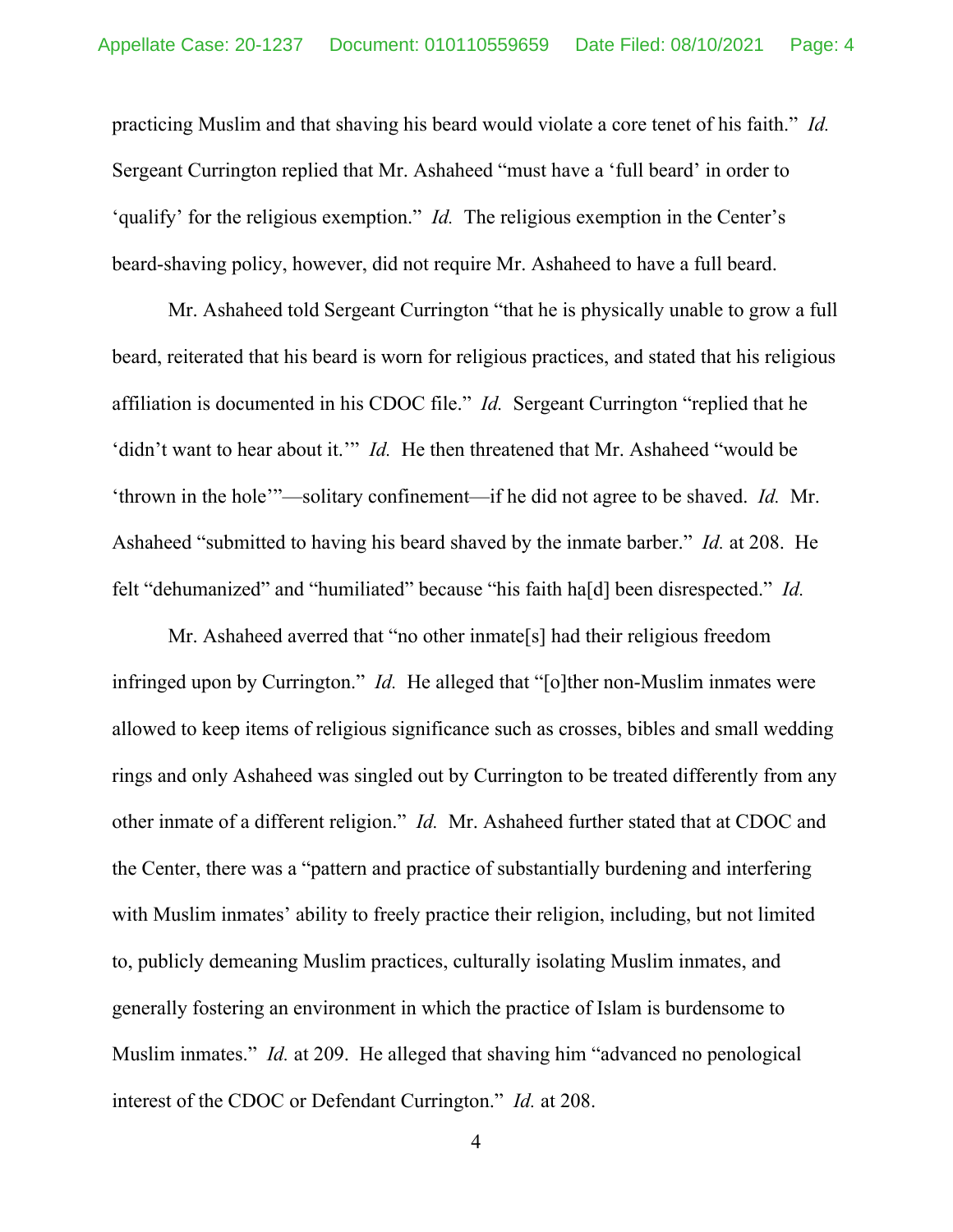#### *Procedural History*

#### **First Amended Complaint and Its Dismissal**

Mr. Ashaheed's first amended complaint ("FAC") alleged § 1983 claims against Sergeant Currington under the Free Exercise Clause and the Equal Protection Clause, and a claim for violation of the Religious Land Use and Institutionalized Persons Act ("RLUIPA"), 42 U.S.C. §§ 2000cc to 2000cc-5.<sup>1</sup> Sergeant Currington moved to dismiss. The district court dismissed Mr. Ashaheed's RLUIPA claim with prejudice, and his § 1983 claims without prejudice.

#### **SAC and Its Dismissal**

The SAC alleged free exercise and equal protection claims under § 1983. Sergeant Currington moved to dismiss. The district court dismissed both claims with prejudice. On the free exercise claim, the court bypassed the first element of qualified immunity and held Mr. Ashaheed had not identified Supreme Court or Tenth Circuit case law clearly establishing that Sergeant Currington violated his free exercise rights by forcing him to shave his beard. On the equal protection claim, the court held Mr. Ashaheed had not stated a claim because he had not plausibly alleged facts showing that he was treated differently from similarly situated non-Muslim inmates.

The district court entered final judgment. Mr. Ashaheed timely appeals.

<sup>&</sup>lt;sup>1</sup> Mr. Ashaheed's original complaint sued Sergeant Currington as a John Doe. That complaint is not relevant to our analysis.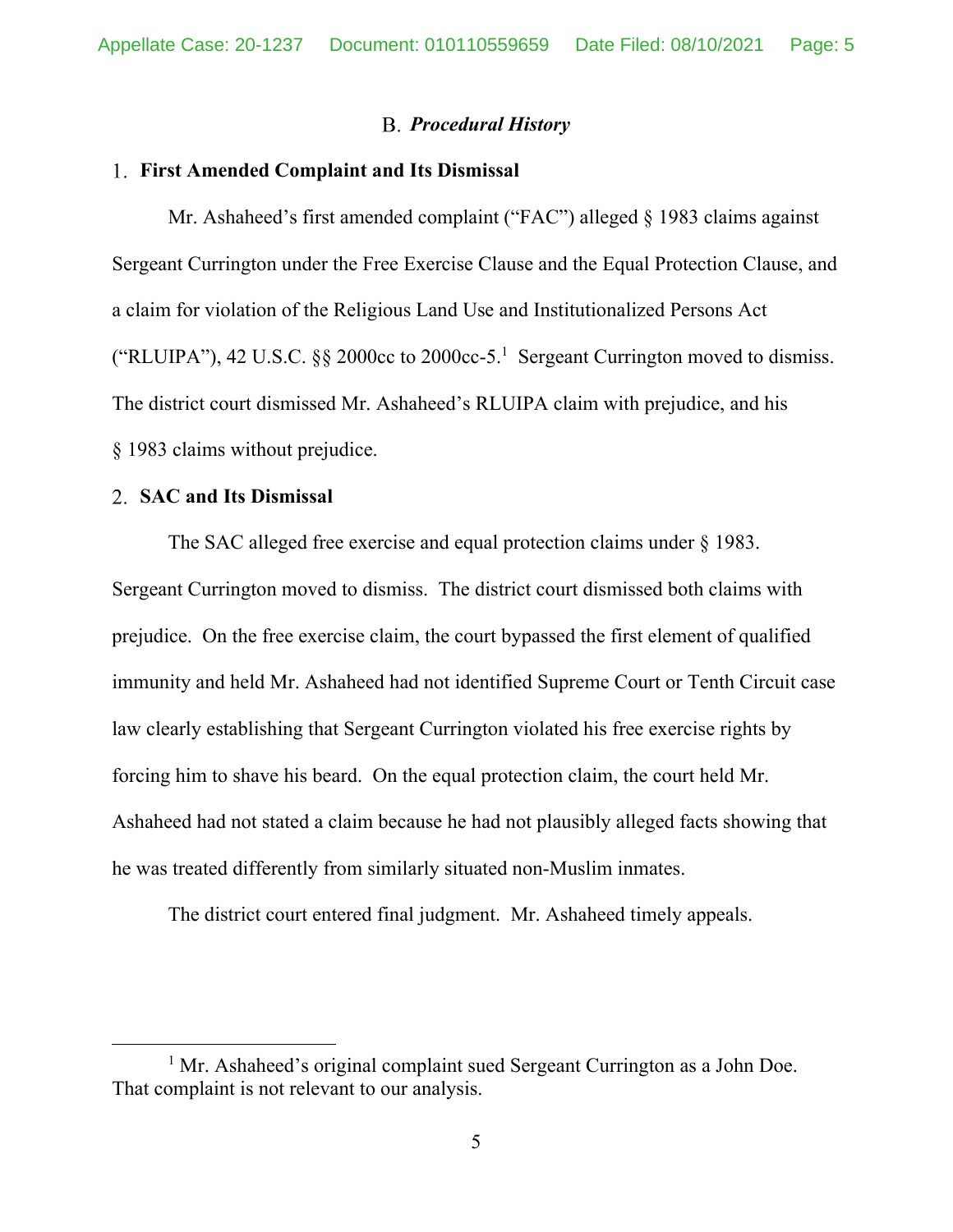#### II. **DISCUSSION**

Our following discussion concludes that the district court erred when it granted Sergeant Currington qualified immunity on the free exercise claim and dismissed the equal protection claim.<sup>2</sup>

## *Free Exercise Clause Claim*

When a defendant in a  $\S$  1983 action raises a qualified immunity defense, the plaintiff bears the burden of overcoming it. *Sawyers v. Norton*, 962 F.3d 1270, 1282 (10th Cir. 2020). To do so on a motion to dismiss, a plaintiff must (1) plead facts demonstrating the defendant violated a federal constitutional or statutory right, and (2) show that the right was clearly established at the time of the defendant's conduct.

 $2<sup>2</sup>$  Mr. Ashaheed also argues he brought a distinct religious liberty claim under *Turner v. Safley*, 482 U.S. 78, 89 (1987). In *Turner*, the Supreme Court adopted rationalbasis scrutiny for constitutional claims by inmates. *Id.* at 89. It justified this approach on the need to defer to prison management of day-to-day operations. *See id.* at 84-89. The Court initially treated *Turner* as establishing a "unitary . . . standard for reviewing prisoners' constitutional claims," *Shaw v. Murphy*, 532 U.S. 223, 229 (2001), that "applies to all circumstances in which the needs of prison administration implicate constitutional rights," *Washington v. Harper*, 494 U.S. 210, 224 (1990). But in *Johnson v. California*, 543 U.S. 499, 509-15 (2005), the Court clarified that *Turner* applies "*only*  to rights that are inconsistent with proper incarceration," i.e., those "privileges and rights [that] must necessarily be limited in the prison context." *Id.* at 510 (quotations omitted).

Mr. Ashaheed has forfeited any argument that he alleged a *Turner* claim by failing to say so in response to Sergeant Currington's motion to dismiss the SAC. And he waived it here by failing to argue the district court plainly erred by not considering whether he alleged a *Turner* claim. *See In re Rumsey Land Co.*, 944 F.3d 1259, 1271-72 (10th Cir. 2019). Also, Mr. Ashaheed has inadequately briefed *Turner* on appeal. *See Burke v. Regalado*, 935 F.3d 960, 1014 (10th Cir. 2019).

Further, *Turner* does not apply. The Center's religious exemption in its beardshaving policy determined that Mr. Ashaheed's right to wear a beard based on his faith did not have to "be limited in the prison context" and was consistent with institutional needs. *See Johnson*, 543 U.S. at 510*.*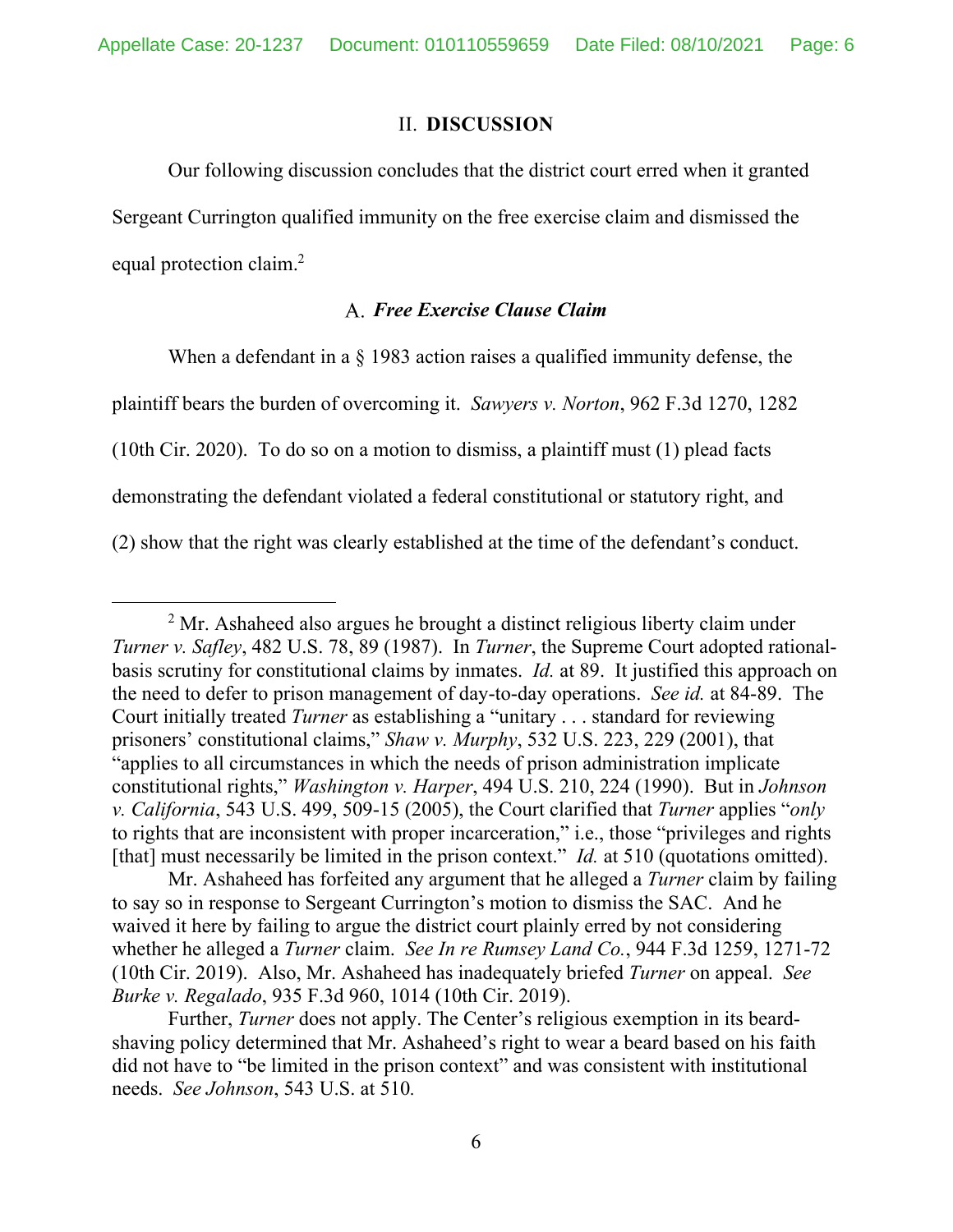*Pearson v. Callahan*, 555 U.S. 223, 232 (2009); *Doe v. Woodard*, 912 F.3d 1278, 1289 (10th Cir. 2019).

The district court erred when it granted qualified immunity to Sergeant Currington on the free exercise claim on the ground that Mr. Ashaheed "ha[d] failed to establish that [his] right to maintain his beard was clearly established." App. at 283.

Although the court addressed only the second element of qualified immunity clearly established law, we also address the first—constitutional violation—because Sergeant Currington argues it presents an alternative ground to affirm and because our discussion informs our analysis of clearly established law. *See Richison v. Ernest Grp.*, 634 F.3d 1123, 1130 (10th Cir. 2011) (court of appeals may consider alternative grounds for affirmance not passed upon by the district court).

#### **Legal Background**

The Free Exercise Clause provides that "Congress shall make no law . . . prohibiting the free exercise [of religion]." U.S. Const. amend I. It protects against government regulation of religious belief or conduct and has been applied to the states through the Fourteenth Amendment's Due Process Clause. *Cantwell v. Connecticut*, 310 U.S. 296, 303 (1940).

The Supreme Court's free exercise cases primarily address laws that burden religious exercise. A law that is "neutral" and "generally applicable" is constitutional if it is rationally related to a legitimate government interest. *Brown v. Buhman*, 822 F.3d 1151, 1160 n.5 (10th Cir. 2016); *see Fulton v. City of Philadelphia*, 141 S. Ct. 1868, 1876 (2021); *Emp. Div., Dep't of Hum. Res. of Or. v. Smith*, 494 U.S. 872, 877-79 (1990). A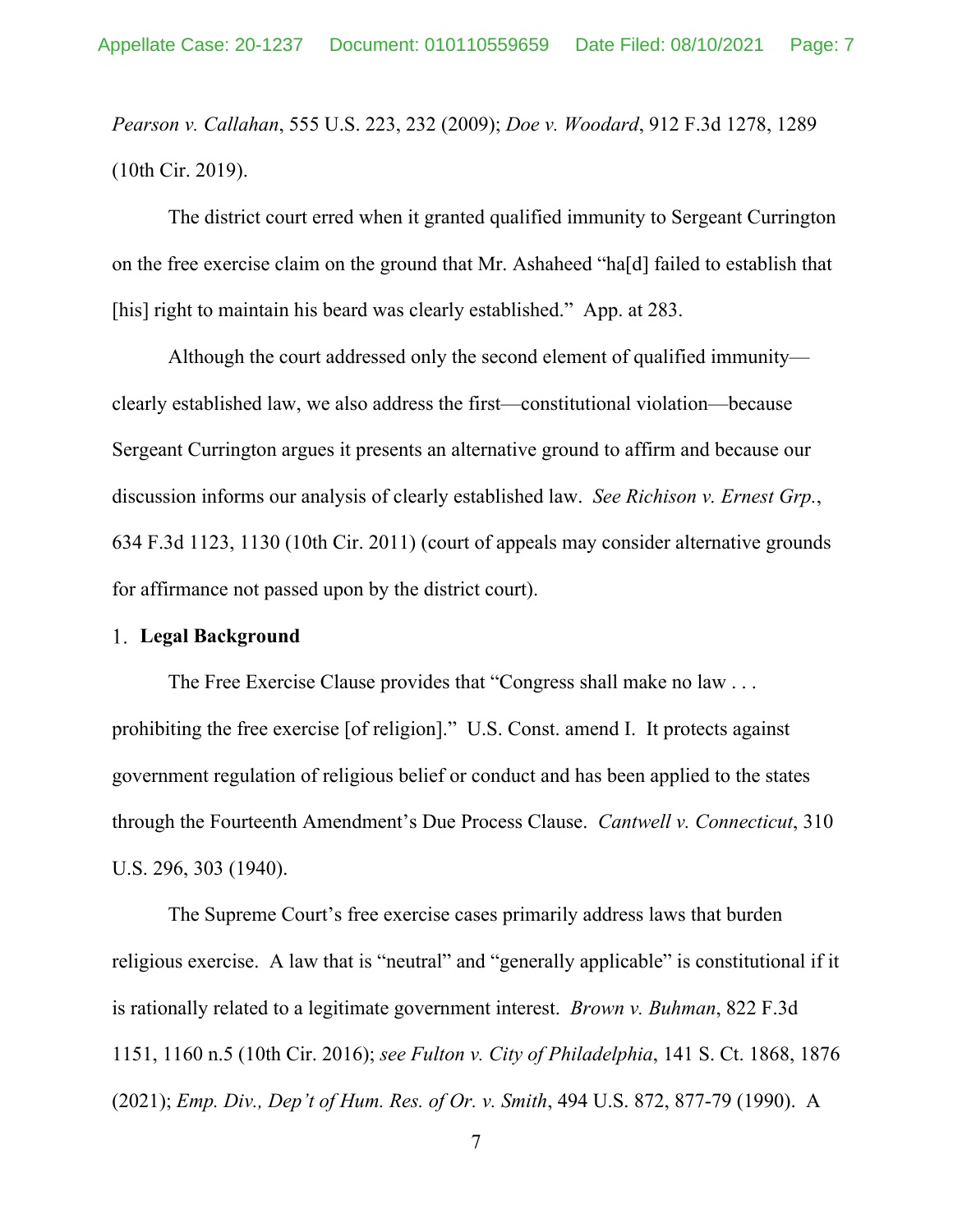law that is not "neutral" or "general<sup>[1</sup>y] applicab<sup>[1</sup>]" is unconstitutional unless it is "narrowly tailored to advance" "a compelling government interest." *Church of the Lukumi Babalu Aye, Inc. v. City of Hialeah* (*Lukumi*), 508 U.S. 520, 531 (1993); *see Tandon v. Newsom*, 141 S. Ct. 1294, 1296 (2021) (per curiam).

 This case, however, is not about a law that burdens religion, but rather about a detention officer's refusal to apply a religious exemption in a beard-shaving policy. It is therefore about executive action, and we have held that "the First Amendment applies to exercises of executive authority no less than it does to the passage of legislation." *Shrum v. City of Coweta*, 449 F.3d 1132, 1140 (10th Cir. 2006); *see Sause v. Bauer*, 138 S. Ct. 2561, 2562-63 (2018) (police officers who ordered a person to stop praying might have violated her free exercise rights); *Axson-Flynn v. Johnson*, 356 F.3d 1277, 1293-99 (10th Cir. 2004) (reviewing executive action under the Free Exercise Clause).

We further have held that executive action "motivated by [the plaintiff's] religious commitments" is "not neutral" and is "a violation of his clearly established constitutional rights under the Free Exercise Clause," even if not "motivated by overt religious hostility or prejudice" or "animus." *Shrum*, 449 F.3d at 1144-45 (quotations omitted); *see Janny v. Gamez*, --- F.4th ----, 2021 WL 3439009, at \*16-17 (10th Cir. Aug. 6, 2021) (finding a free exercise violation because of "non-neutral coercion or compulsion" by an executive actor who was not motivated by animus). "[W]here government bodies discriminate out

8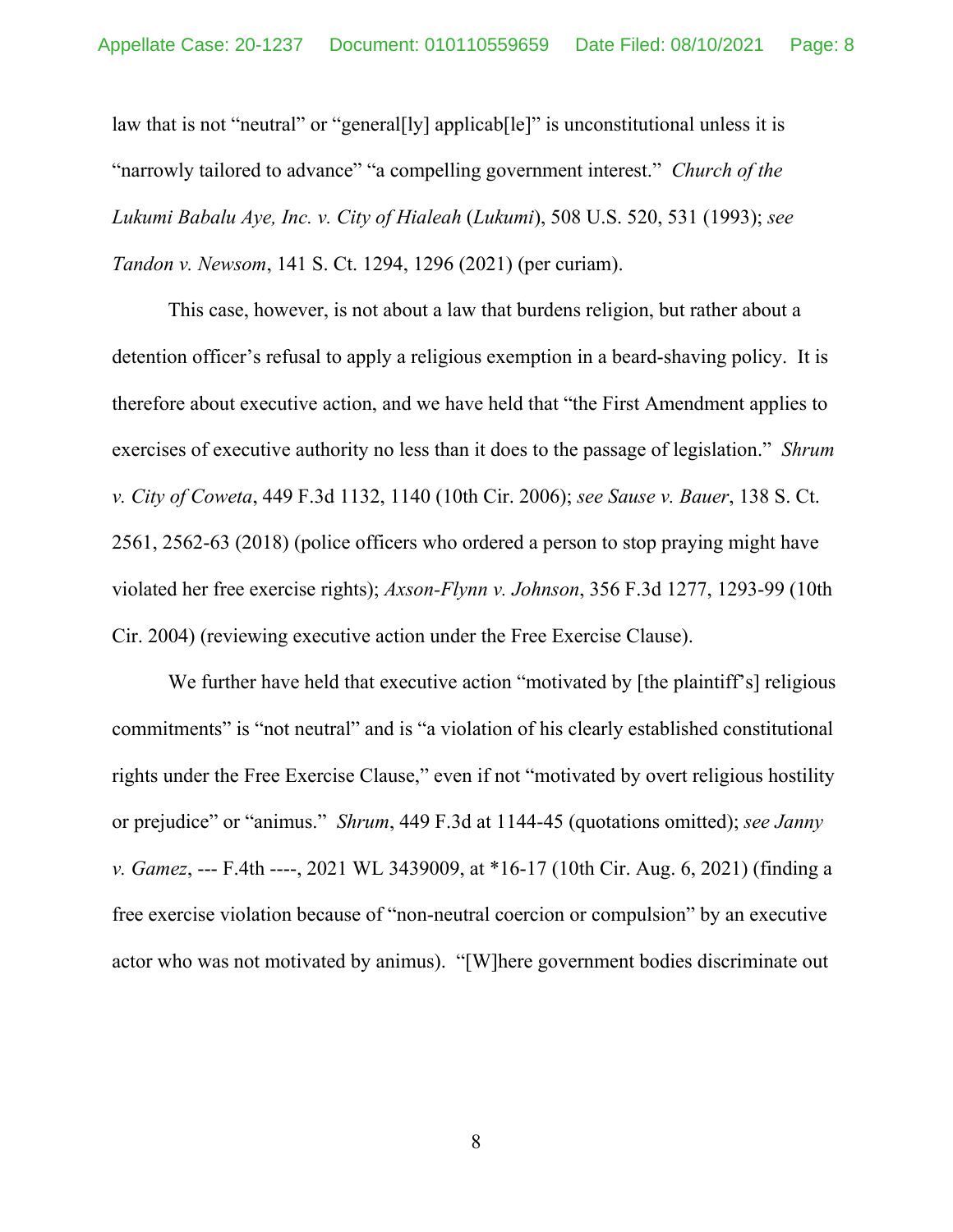of 'animus' against particular religions, such decisions are plainly unconstitutional."

*Colo. Christian Univ. v. Weaver*, 534 F.3d 1245, 1260 (10th Cir. 2008).3

## **Analysis**

a. *Constitutional violation* 

Mr. Ashaheed alleged that:

- He told Sergeant Currington he was Muslim, that shaving his beard would violate his Muslim faith, and he was entitled to the religious exemption in the Center's beard-shaving policy. App. at 206-07.
- Sergeant Currington implausibly told him he had to have a "'full beard' in order to 'qualify' for the religious exemption." *Id.* at 207.
- When Mr. Ashaheed continued to press to keep his beard, Sergeant Currington responded dismissively and threatened to place him in solitary confinement. *Id.* at 207.
- Sergeant Currington allowed non-Muslim inmates to benefit from a policy that allowed them to keep religiously significant personal items. *Id.* at 208.

A jury could infer from these allegations that Sergeant Currington acted because

Mr. Ashaheed is Muslim. Sergeant Currington's refusal to follow the Center's beardshaving policy and grant Mr. Ashaheed a religious exemption, when he previously accommodated the religious needs of non-Muslims under the Center's personal-effects policy, shows that he burdened Mr. Ashaheed's religion in a discriminatory and nonneutral manner.

<sup>&</sup>lt;sup>3</sup> Intentional discrimination involves an intent to treat a group differently. Animus is hostility toward a group. *See Hassan v. City of New York*, 804 F.3d 277, 297-98 (3d Cir. 2015), *as amended* (Feb. 2, 2016). Intentional religious discrimination can but need not include animus or hostility toward religion. *Shrum*, 449 F.3d at 1145; *see Janny*, 2021 WL 3439009, at \*17.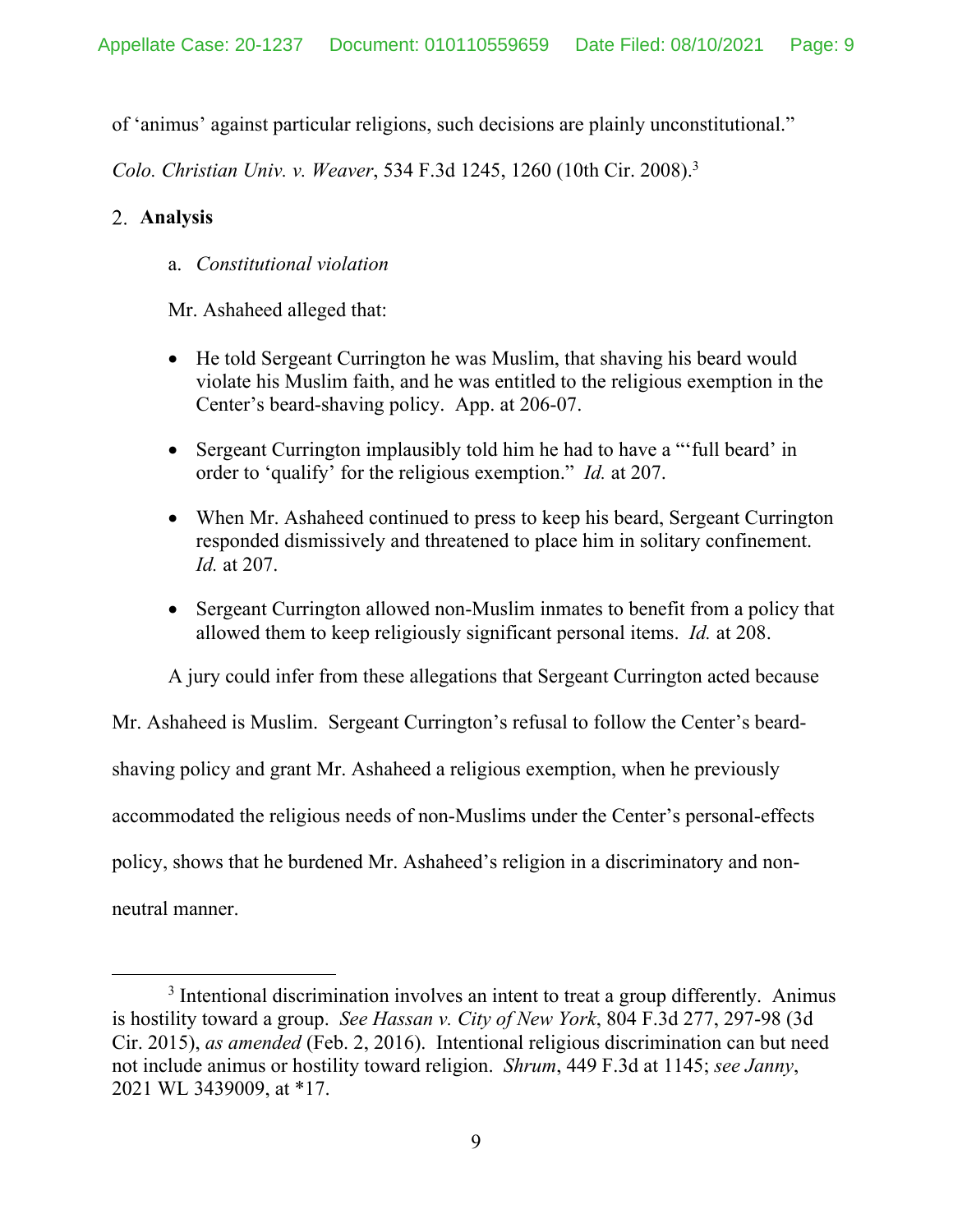Beyond intentional discrimination, the complaint alleged that Sergeant Currington acted with anti-Muslim animus. We recognize that alleging and proving animus are two different things, but if Mr. Ashaheed can prove his allegations, particularly those alleging Sergeant Currington's dismissive attitude, threats, and differential treatment of non-Muslims, a reasonable jury could find religious animus.

Although "[v]iolations of the . . . Free Exercise Clause[] are generally analyzed in terms of strict scrutiny," "where governmental bodies discriminate out of 'animus' against particular religions, such decisions are plainly unconstitutional." *Colo. Christian*  Univ., 534 F.3d at 1260, 1266.<sup>4</sup> After all, government action motivated by religious animus cannot be "narrowly tailored to advance" "a compelling governmental interest." *See Lukumi*, 508 U.S. at 531.

*Shrum v. City of Coweta*, 449 F.3d 1132 (10th Cir. 2006), provides helpful comparison and support for the foregoing analysis. Officer Rex Shrum sued Chief of Police Derrick Palmer after being forced out of the Coweta Police Department. *Id.* at 1134-35. Officer Shrum, who served as a minister outside of work, presented evidence on summary judgment that Chief Palmer had rearranged his work schedule to conflict

<sup>4</sup> Similarly, in *Masterpiece Cakeshop*, the Supreme Court—after finding that executive conduct by the Colorado Civil Rights Commission was hostile to religion invalidated the Commission's rulings without a strict scrutiny analysis. 138 S. Ct. at 1731-32; *see id.* at 1734 (Gorsuch, J., concurring) (explaining that the "judgmental dismissal of a sincerely held religious belief . . . cannot begin to satisfy strict scrutiny"); Leslie Kendrick & Micah Schwartzman, *The Etiquette of Animus*, 132 Harv. L. Rev. 133, 152-53 (2019) (observing that after finding hostility against religion, the *Masterpiece Cakeshop* Court did not perform a strict scrutiny analysis, "[p]erhaps . . . because acting with religious animus can never be justified").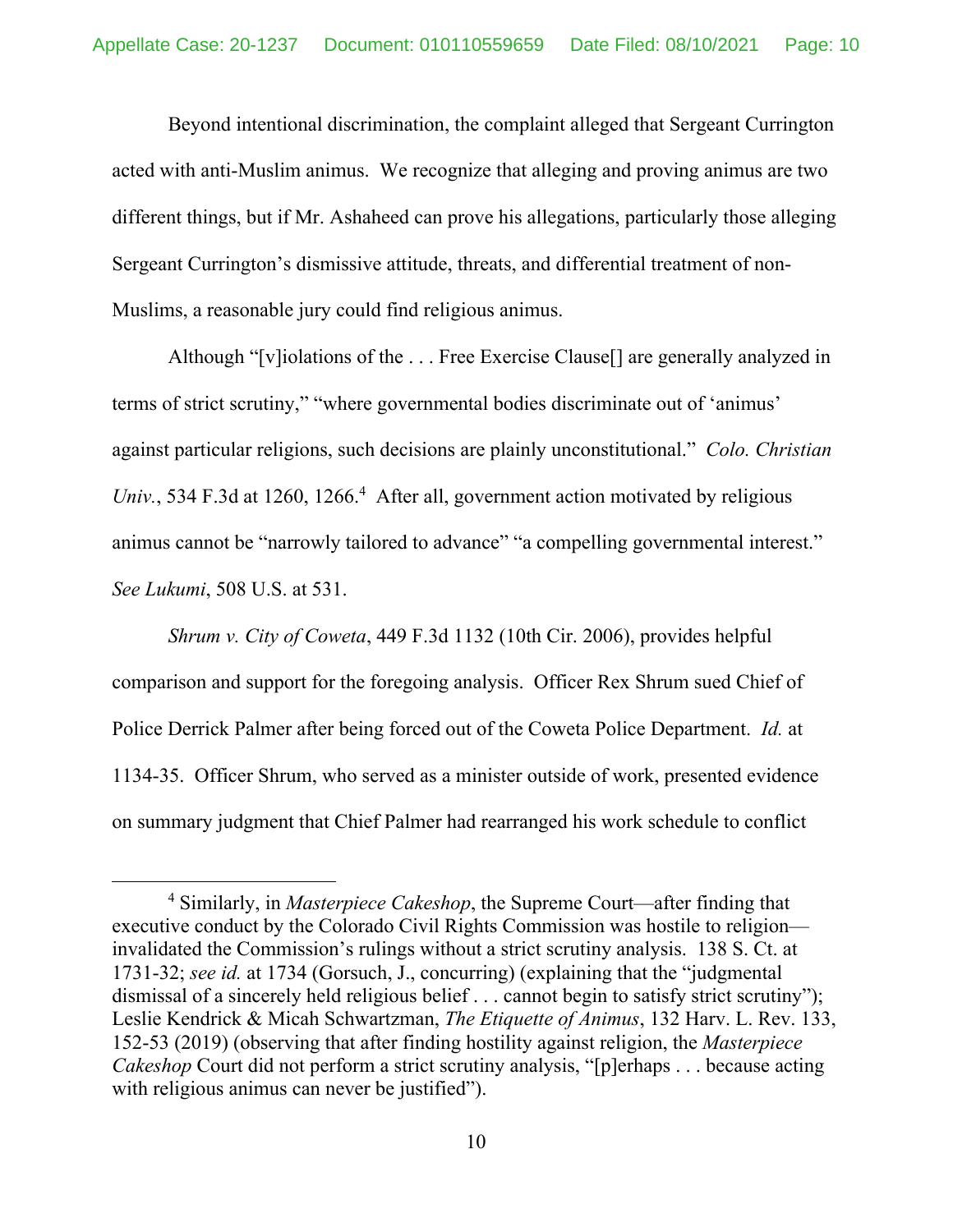with his ministerial duties and had refused to allow him to trade shifts with another officer to resolve the conflict. *Id.* at 1135-36, 1140, 1144.

The district court found a constitutional violation. *Id.* at 1139-40. Chief Palmer disagreed because the collective bargaining agreement ("CBA") permitted the shift assignments. *Id.* at 1143-45. But we said the evidence showed "that the decision was not merely a neutral application of the [CBA's provisions]." *Id.* at 1144. Chief Palmer also argued he did not act out of religious prejudice, but rather pursued "an entirely secular end: [He] wanted to force Officer Shrum out, and making him choose between his duties as a police officer and his duties as a minister was the method at hand." *Id.* But we said "the Free Exercise Clause is not limited to acts motivated by overt religious hostility or prejudice." *Id.*; *see Hassan*, 804 F.3d at 309.5

 Sergeant Currington's alleged conduct went much further than Chief Palmer's. He acted not only counter to Center policy, but also—unlike Chief Palmer—out of "overt religious hostility or prejudice." *See Shrum*, 449 F.3d at 1144. *Shrum* thus underscores that Mr. Ashaheed pled a constitutional violation.

Sergeant Currington's counterarguments are unpersuasive.

First, he argues a jury could infer he forced Mr. Ashaheed to shave his beard because he was mistaken about the Center's religious exemption policy. *See* Aplee. Br. at 23-24, 29-31. But we are required to draw inferences in favor of Mr. Ashaheed at this

<sup>5</sup> *See also* Laurence H. Tribe, *American Constitutional Law* §§ 5-16, at 956 (3d ed. 2000) ("[A] law that is not neutral or that is not generally applicable can violate the Free Exercise Clause without regard to the motives of those who enacted the measure.").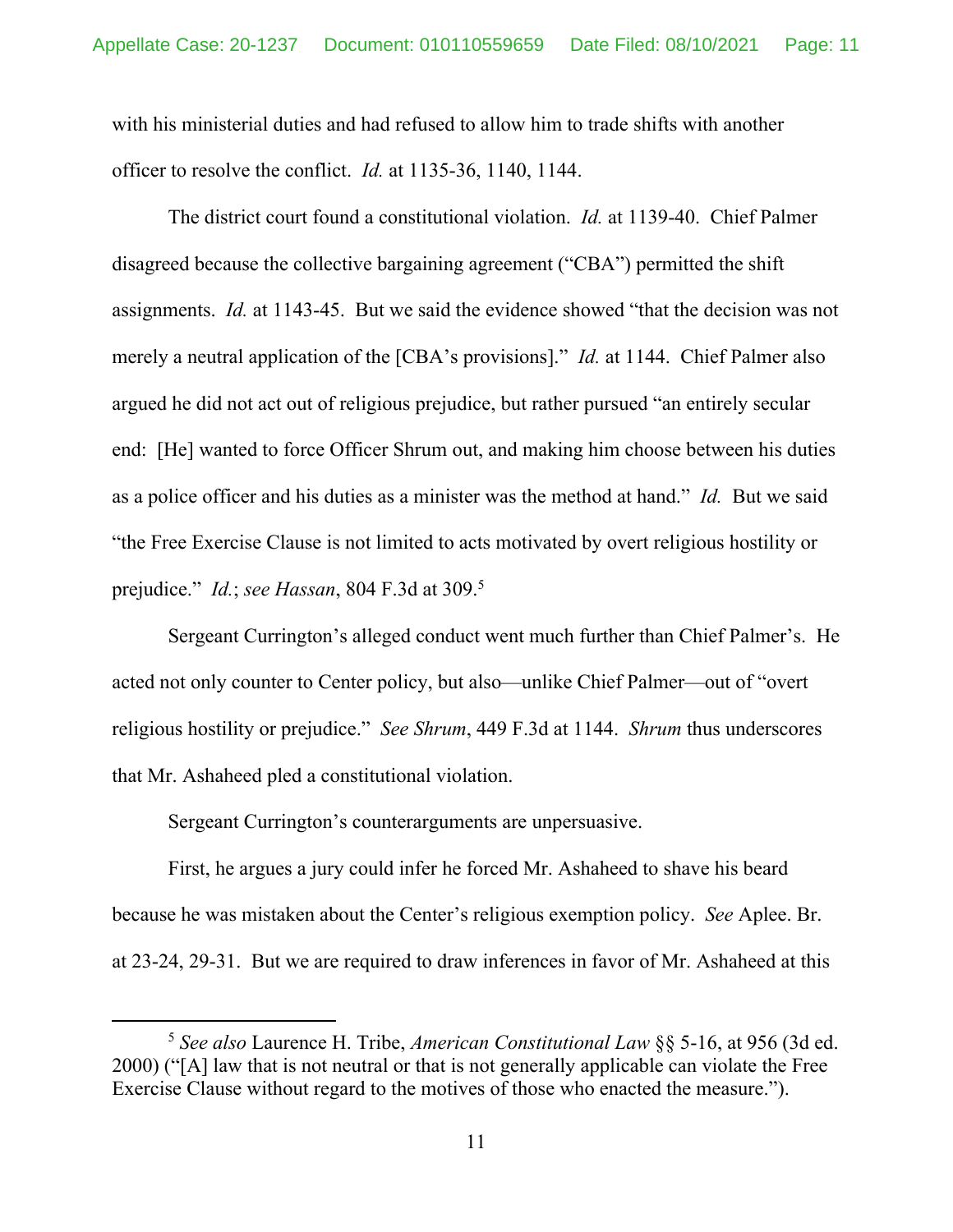juncture, and the allegations support an inference of intentional discrimination motivated by animus.

Second, he relies on *Holt v. Hobbes*, 574 U.S. 352, 365-66 (2015), where the Supreme Court held that "prisons have a compelling interest in the quick and reliable identification of prisoners, and . . . acknowledge[d] that any alteration in a prisoner's appearance, such as by shaving a beard, might . . . have at least some effect on the ability of guards or others to make a quick identification." Sergeant Currington suggests his actions furthered such an interest. *See* Aplee. Br. at 34-36. But the Center's religious exemption policy effectively determined that any interest it had in requiring prisoners to shave did not justify restricting the free exercise rights of prisoners who wear beards for religious reasons. Sergeant Currington does not explain how his violating that policy could serve a compelling state interest. Also, Mr. Ashaheed's plausible allegations of animus make Sergeant Currington's actions "plainly unconstitutional." *Colo. Christian Univ.*, 534 F.3d at 1260.

Sergeant Currington violated the Center's rules and burdened Mr. Ashaheed's religious exercise. As alleged, he engaged in intentional religious discrimination with anti-Muslim animus. His conduct went beyond the free exercise violation we found in *Shrum.* The SAC pled a constitutional violation.

#### b. *Clearly established law*

Mr. Ashaheed argues the district court erred when it held that any violation of his free exercise right was not clearly established. Sergeant Currington contends the court correctly granted him qualified immunity because there was no factually similar or

12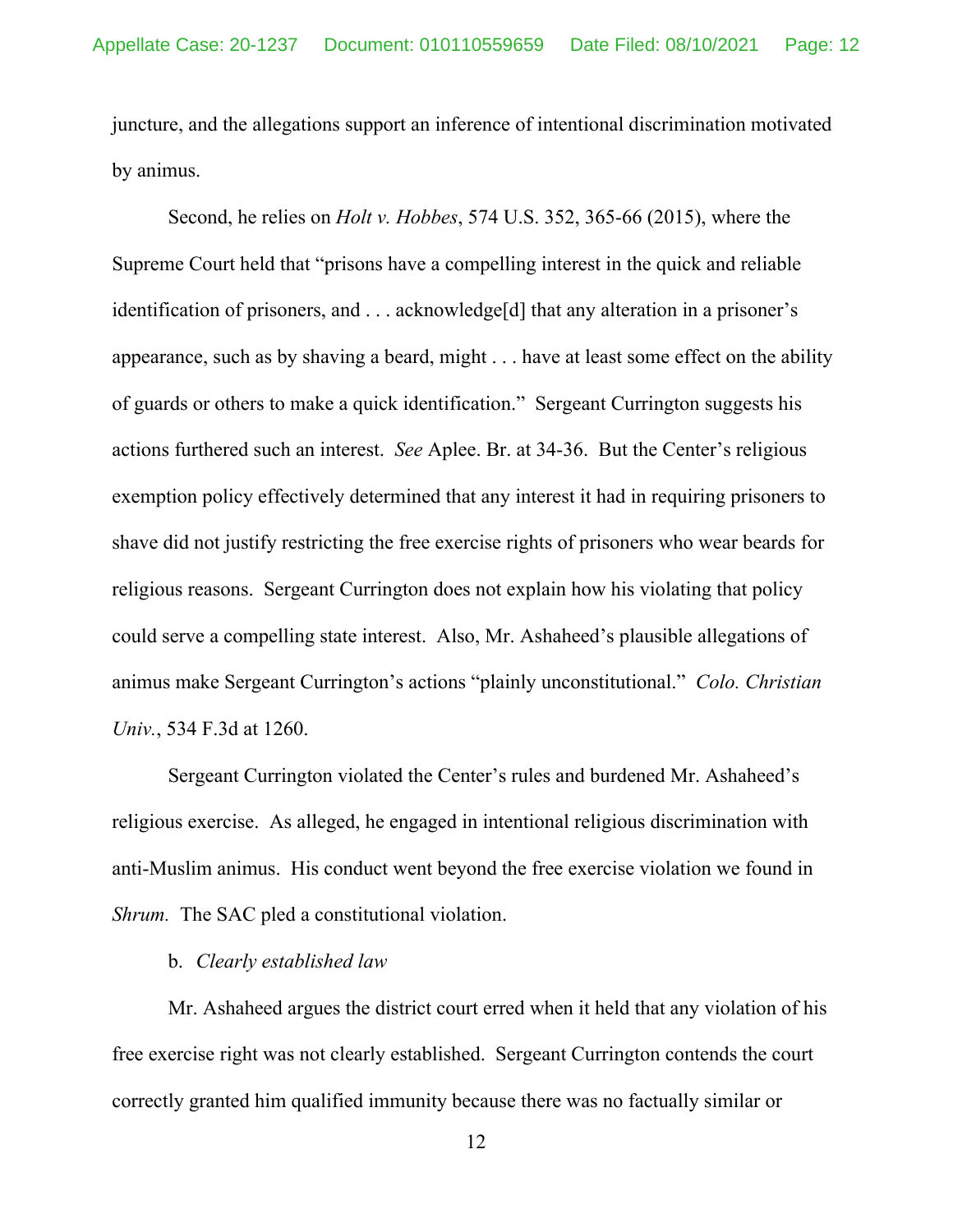identical Supreme Court or Tenth Circuit case to this one. We agree with Mr. Ashaheed. The constitutional violation alleged here was clear beyond debate.

### i. Legal background

"A clearly established right is one that is sufficiently clear that every reasonable official would have understood that what he is doing violates that right." *Mullenix v. Luna*, 136 S. Ct. 305, 308 (2015) (per curiam) (quotations omitted). "A Supreme Court or Tenth Circuit decision on point or the weight of authority from other courts can clearly establish a right." *A.N. ex rel. Ponder v. Syling*, 928 F.3d 1191, 1197 (10th Cir. 2019) (quotations omitted). "The dispositive question in all cases is whether 'the violative nature' of the particular conduct at issue is clearly established." *A.N.*, 928 F.3d at 1197 (quoting *Mullenix*, 136 S. Ct. at 308).

The Supreme Court has said that "the clearly established right" for a qualified immunity analysis "must be defined with specificity." *City of Escondido v. Emmons*, 139 S. Ct. 500, 503 (2019) (per curiam). But it has said that "a case directly on point" is not necessary if "existing precedent [has] placed the statutory or constitutional question beyond debate." *White v. Pauly*, 137 S. Ct. 548, 551 (2017) (per curiam) (quotations omitted); *see Kisela v. Hughes*, 138 S. Ct. 1148, 1152 (2018) (per curiam). Also, "general statements of the law" are "not inherently incapable of giving fair and clear warning to officers," *see White*, 137 S. Ct. at 552 (quoting *United States v. Lanier*, 520 U.S. 259, 271 (1997)), as long as the "unlawfulness" of an action is "apparent," *id.*  (quoting *Anderson v. Creighton*, 483 U.S. 635, 640 (1987)).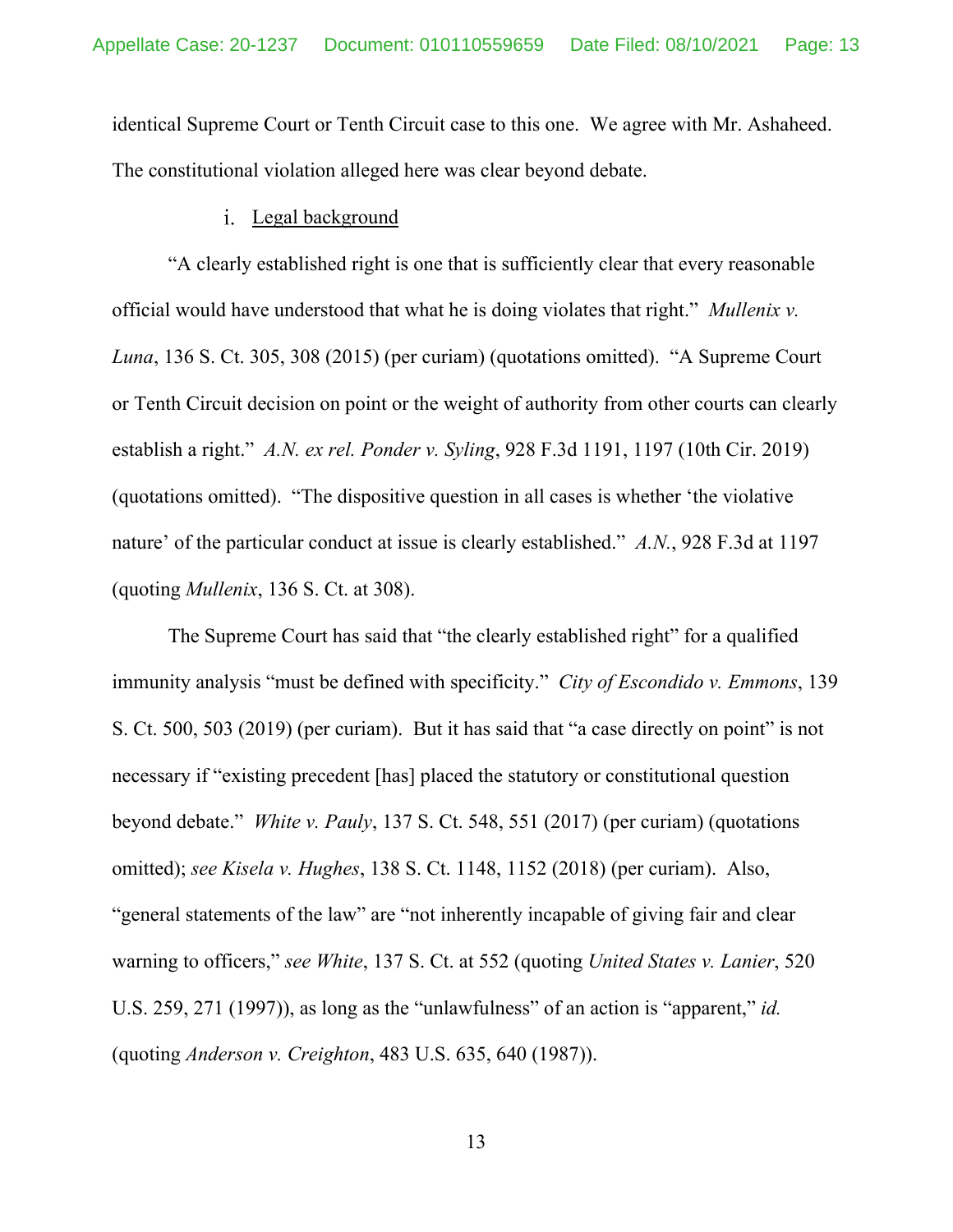A general rule can serve as clearly established law when it states "the contours of

[a] constitutional transgression" in a "well<sup>[</sup>-]defined" or "well-marked" manner without

leaving a "vaguely-defined legal border." Janny, 2021 WL 3439009, at \*22.<sup>6</sup> For

example, we have said it was clearly established that:

- When a prison official uses excessive force "maliciously and sadistically for the very purpose of causing harm," the use of force violates a prisoner's Eighth Amendment right to be free from cruel and unusual punishment. *DeSpain v. Uphoff*, 264 F.3d 965, 978-80 (10th Cir. 2001) (quotations omitted).
- Officers' "knowing or reckless use of a false confession would violate the Fourth Amendment." *Sanchez v. Hartley*, 810 F.3d 750, 759 (10th Cir. 2016).
- Under the Equal Protection Clause, officers cannot deny citizens police protection because of their race or national origin. *Gamel-Medler v. Almaguer*, 835 F. App'x 354 (10th Cir. 2020) (unpublished) (cited for persuasive value under Fed. R. App. P. 32.1; 10th Cir. R. 32.1(A)).<sup>7</sup>

For example, the Supreme Court has said that "specificity is especially important in the Fourth Amendment [excessive force] context," where "it is sometimes difficult for an officer to determine how the relevant legal doctrine . . . will apply to the factual situation the officer confronts." *Mullenix*, 136 S. Ct. at 308 (quotations and alteration omitted); *see Wesby*, 138 S. Ct. at 590 (similar principle for Fourth Amendment probable cause determinations); *Redmond v. Crowther*, 882 F.3d 927, 938-39 (10th Cir. 2018) (similar principle for Eighth Amendment excessive force). This is especially so when "police officers are . . . forced to make split-second judgments . . . about the amount of force that is necessary." *Kisela*, 138 S. Ct. at 1152 (quotations omitted).

<sup>7</sup> The panel said, "[I]t cannot be argued that a reasonable officer would not be aware such conduct is at odds with the Constitution's guarantee of equal protection. . . . Because [the plaintiff] must prove purposeful (i.e., intentional) discrimination to state a viable claim, the need for a factually symmetrical case to put Defendants on notice their

<sup>&</sup>lt;sup>6</sup> By contrast, some constitutional transgressions "cannot be reduced to a neat set of legal rules," *District of Columbia v. Wesby*, 138 S. Ct. 577, 590 (2018) (quotations omitted), particularly when determining whether there is a constitutional violation is a fact-intensive inquiry that requires resolving "relevant ambiguities," *see Colbruno v. Kessler*, 928 F.3d 1155, 1165 (10th Cir. 2019).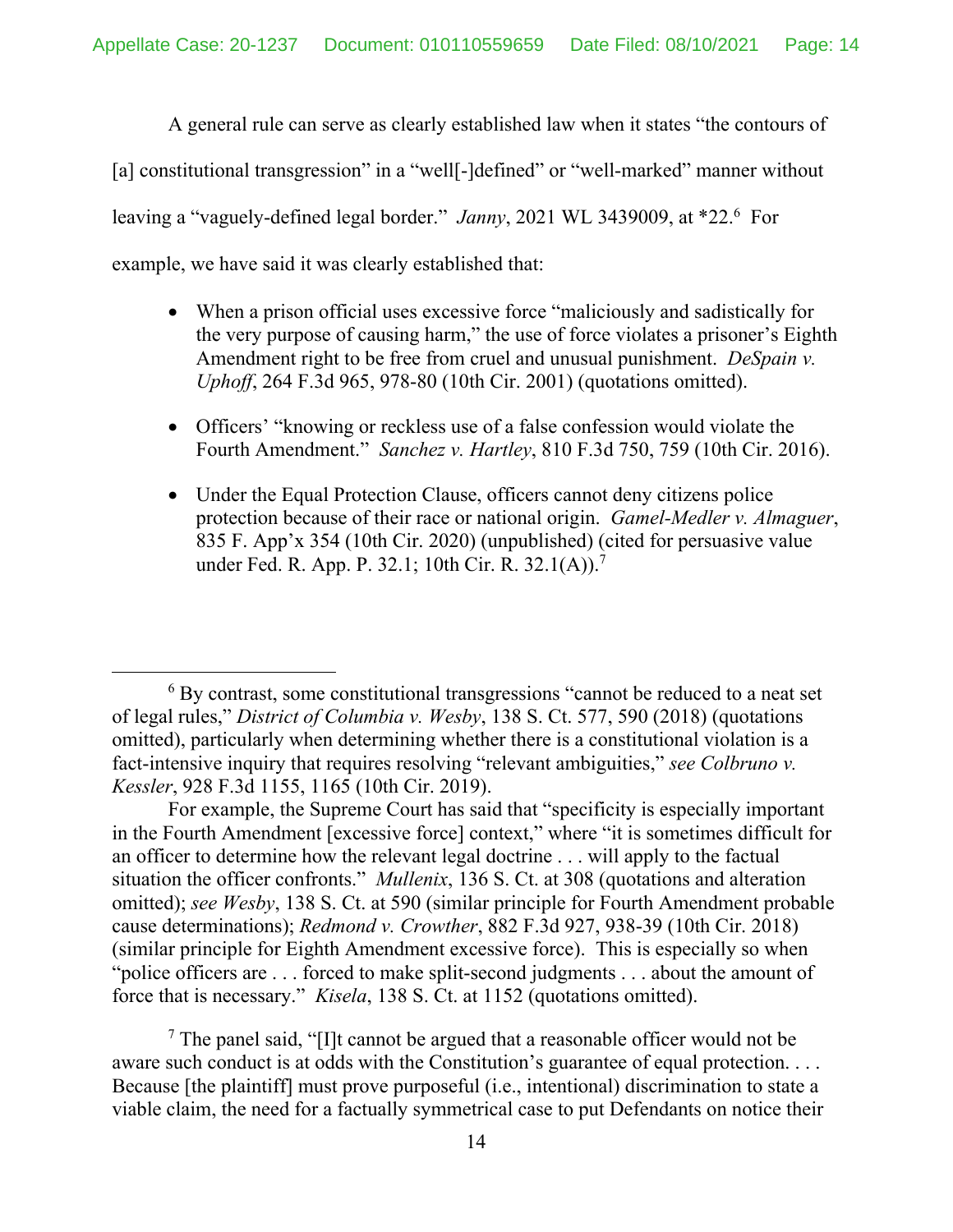- Under the Equal Protection Clause, we "prohibit<sup>[]</sup> intentional, arbitrary and unequal treatment of similarly situated individuals under the law." *A.N.*, 928 F.3d at 1198 ("This rule is not too general to define clearly established law because the unlawfulness of Defendants' conduct follows immediately from the conclusion that this general rule exists and is clearly established." (quotations and alteration omitted)).
- "A state actor violates the Free Exercise Clause by coercing or compelling participation in religious activity against one's expressly stated beliefs." *Janny*, 2021 WL 3439009, at \*22.8

The circumstances of each qualified immunity case remain relevant to whether a reasonable officer would be on notice that conduct is unconstitutional. But, as this listing of cases shows, "'[g]eneral statements of the law' can clearly establish a right for qualified immunity purposes if they apply with obvious clarity to the specific conduct in question." *Halley v. Huckaby*, 902 F.3d 1136, 1149 (10th Cir. 2018) (quotations omitted).

The Supreme Court also has said that courts may find a violation of a clearly established law when a defendant's conduct is so obviously unlawful that factually similar or identical precedent is unneeded. For example, in *Taylor v. Riojas*, 141 S. Ct. 52, 53 (2020) (per curiam), the Court addressed an Eighth Amendment claim challenging conditions of confinement. Despite the lack of factually identical or similar precedent,

conduct violates the law is reduced." *Gamel-Medler*, 835 F. App'x at 357 n.7 (citing *Ramirez v. Dep't of Corrs.*, 222 F.3d 1238, 1243-44 (10th Cir. 2000)).

<sup>&</sup>lt;sup>8</sup> As cases on this list demonstrate, we have accepted general statements of law as clearly established when the unlawfulness of an action "depends on the actors' unconstitutional motive." *See Crawford-El v. Britton*, 523 U.S. 574, 581-82 (1998) (quotations omitted). The SAC here alleged animus-based intentional discrimination.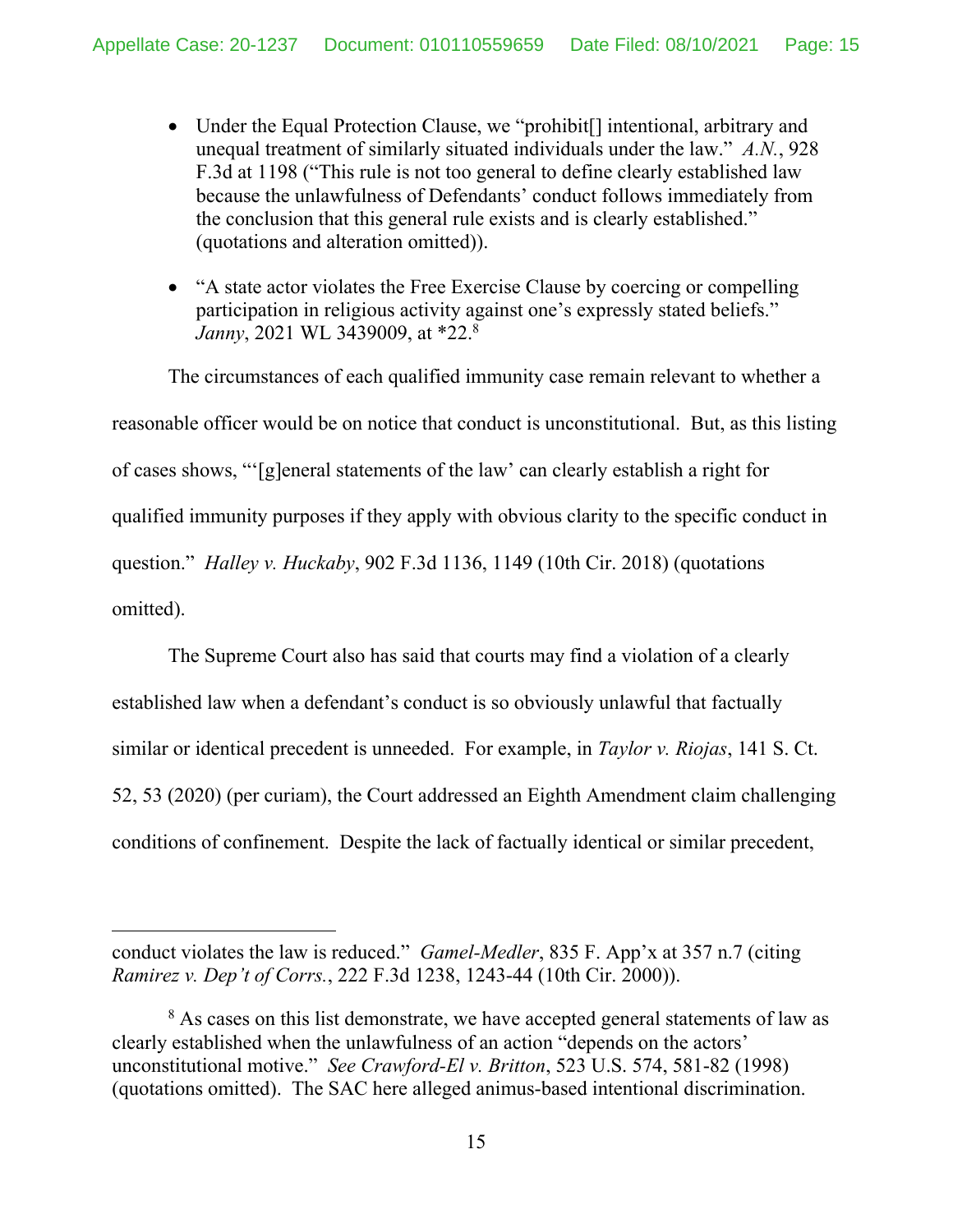the Court rejected qualified immunity for the defendant, reasoning that given "the

particularly egregious facts" and "extreme circumstances" of Mr. Taylor's case, "any

reasonable officer should have realized that Taylor's conditions of confinement offended

the Constitution." *Id*. at 53-54.9

## ii. Application

When Sergeant Currington ignored the Center's religious exemption and forced

Mr. Ashaheed to shave his beard, he violated clearly established law.

- *Cortez v. McCauley*, 478 F.3d 1108, 1118-19 (10th Cir. 2007) (en banc) We held that "[e]ven without prior case law on point," reasonable officers should be "on reasonable notice" that "unsubstantiated double-hearsay originating from a two-year-old, standing alone, does not give rise to probable cause" justifying a seizure.
- *Casey v. City of Federal Heights*, 509 F.3d 1278, 1281, 1285 (10th Cir. 2007) – We found officers had violated clearly established law by tackling, tasing, knocking to the ground, and beating a plaintiff who had committed a minor misdemeanor "in a particularly harmless manner." The victim had not resisted, attempted to flee, or posed a safety risk. *Id.* at 1281-82.
- *McCoy v. Meyers*, 887 F.3d 1034, 1041, 1052-53 (10th Cir. 2018) We found officers had violated clearly established law by repeatedly striking and using a carotid restraint against a person who was handcuffed with his arms behind his back, had his feet zip-tied together, was not resisting, and was regaining consciousness. We observed that "[e]ven assuming that our previous cases were not sufficiently particularized to satisfy the ordinary clearly established law standard, ours is the rare obvious case, where the unlawfulness of the officer's conduct is sufficiently clear even though existing precedent does not address similar circumstances." *Id.* at 1053 (quotations omitted).

<sup>&</sup>lt;sup>9</sup> Cases from this court finding a violation of clearly established law along similar lines include: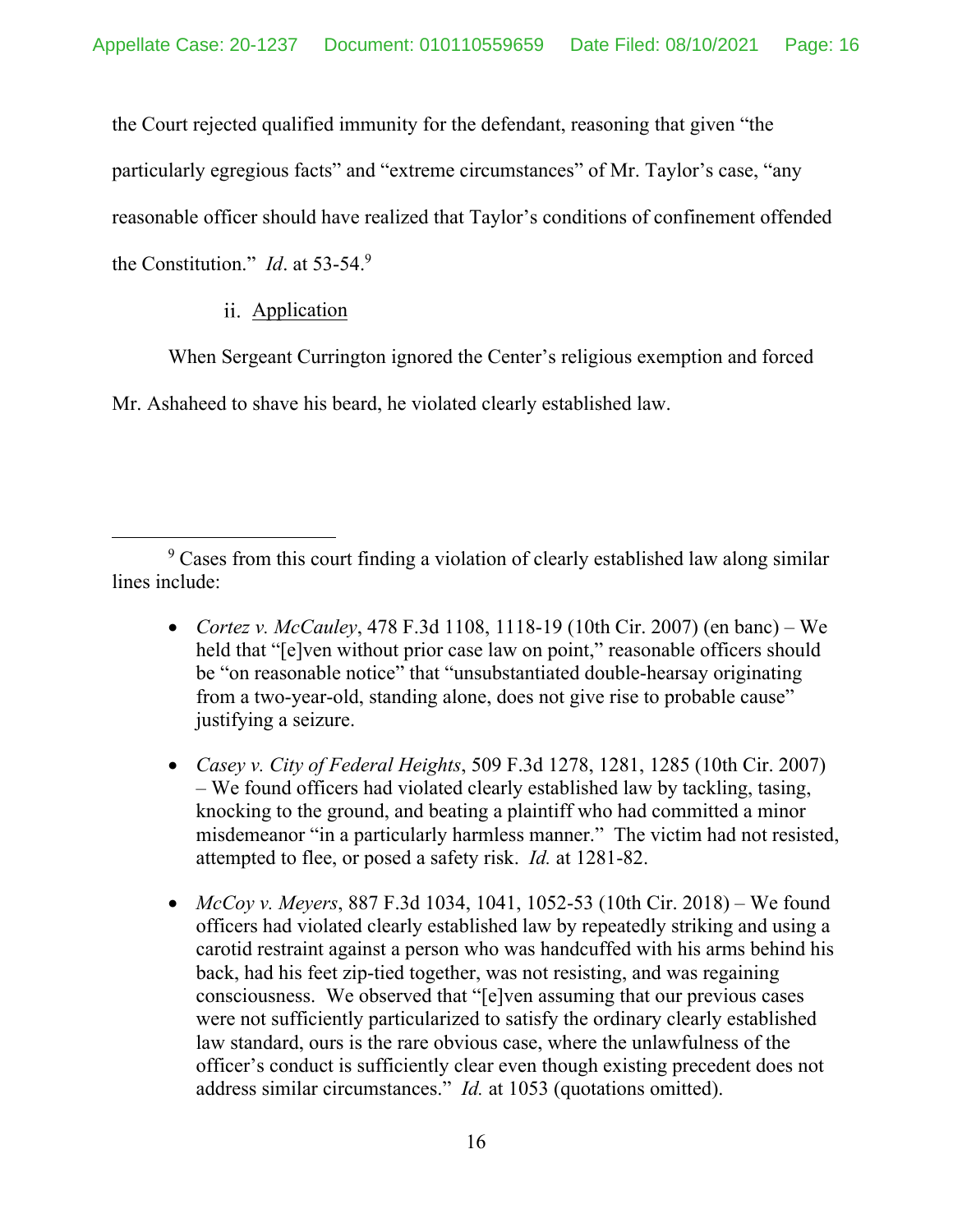We have said "it is clearly established that non-neutral state action imposing a substantial burden on the exercise of religion violates the First Amendment." *Shrum*, 449 F.3d at 1145. As alleged, Sergeant Currington's actions went even further. He not only intentionally discriminated against Mr. Ashaheed's religion, but also did so with animus. And "[w]here governmental bodies discriminate out of 'animus' against particular religions, such decisions are plainly unconstitutional." *Colo. Christian Univ.*, 534 F.3d at 1260; *see Lukumi*, 508 U.S. at 546 ("A law that targets religious conduct for distinctive treatment or advances legitimate governmental interests only against conduct with a religious motivation will survive strict scrutiny only in rare cases.").<sup>10</sup>

The foregoing free exercise law precepts were not too general to provide fair warning to a reasonable officer in Sergeant Currington's position. He did not have to resolve "relevant ambiguities." *See Colbruno*, 928 F.3d at 1165. It was not difficult for him "to determine how" these rules "appl[ied] to the factual situation [he] confront[ed]." *See Mullenix*, 136 S. Ct. at 308 (quotations omitted). As the cases listed earlier show, defining clearly established law at this level of generality is not unusual when the unlawfulness of an action "depends on the actors' unconstitutional motive." *See Crawford-El*, 523 U.S. at 581-82 (quotations omitted). Anti-Muslim animus is plainly an unconstitutional motive. Sergeant Currington's alleged actions and intent also present

 $10$  In this analysis, "[o]ur review is not limited to the opinions cited by [Mr. Ashaheed]." *Williams v. Hansen*, --- F.4th ----, 2021 WL 3116955, at \*2 (10th Cir. July 21, 2021).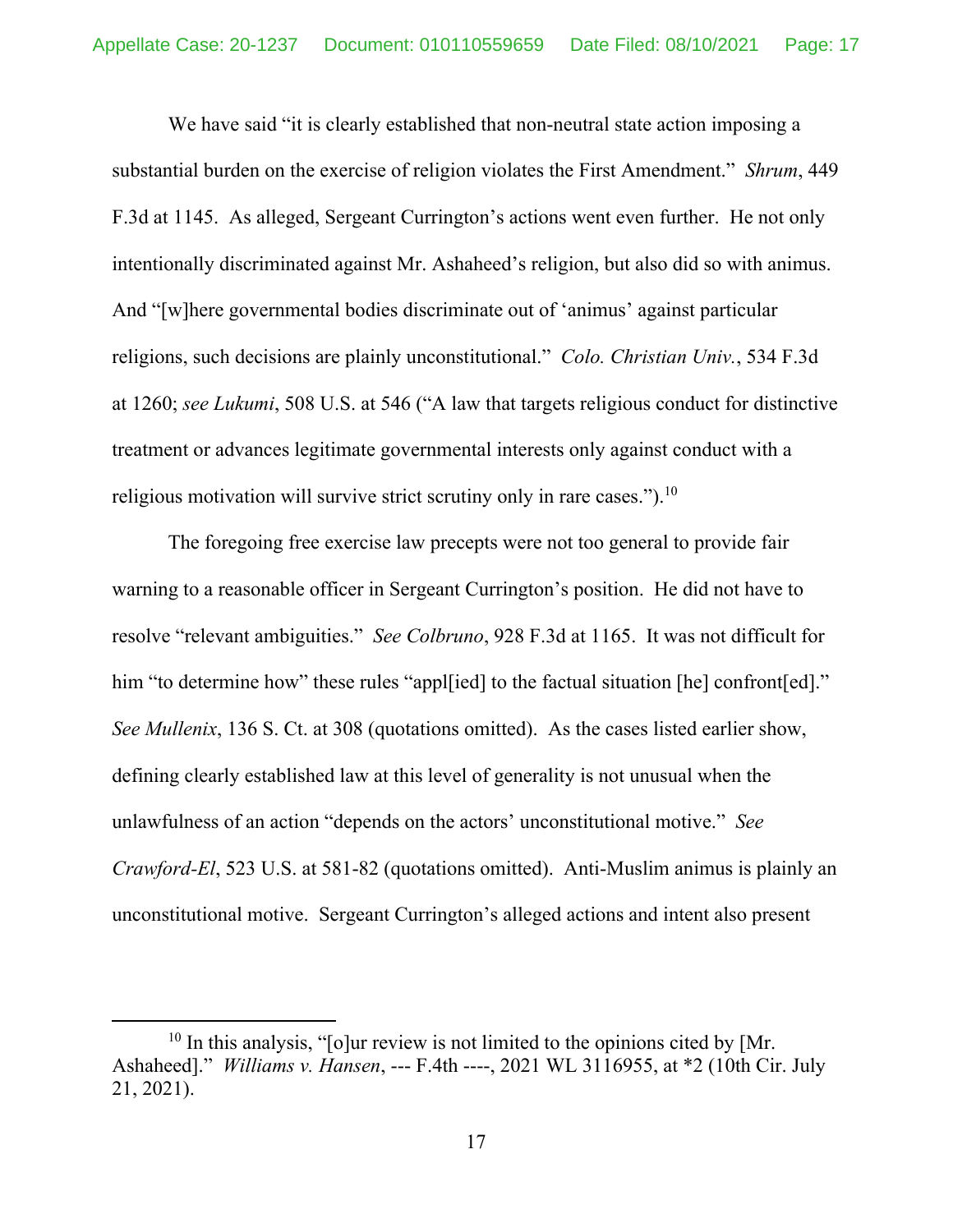"the rare obvious case, where the unlawfulness of the officer's conduct is sufficiently clear." *McCoy*, 887 F.3d at 1053 (quotations omitted).

Finally, a reasonable jury could find that the free exercise violation alleged here went further than the one in *Shrum*. There, even though the defendant's personnel actions did not violate the CBA and the plaintiff did not allege religious prejudice, we still found the "constitutional violation was clearly established." *Shrum*, 449 F.3d at 1145. Here, Mr. Ashaheed alleged a policy violation and religious prejudice, placing the "constitutional question" even further "beyond debate." *White*, 137 S. Ct. at 551.

The applicable law provided Sergeant Currington with unambiguous "fair and clear warning." *Id.* at 552 (quoting *United States v. Lanier*, 520 U.S. 259, 271 (1997)). The unlawfulness of his conduct was "apparent." *Anderson*, 483 U.S. at 640. Under the allegations in the SAC, Sergeant Currington committed a violation of clearly established Free Exercise Clause law.

## *Equal Protection Clause Claim*

The district court held Mr. Ashaheed had failed to state an equal protection claim. We disagree.<sup>11</sup>

<sup>&</sup>lt;sup>11</sup> We recognize that Mr. Ashaheed's free exercise and equal protection claims for intentional religious discrimination largely overlap. *See Ashcroft v. Iqbal*, 556 U.S. 662, 675-77 (2009) (describing a religious discrimination *Bivens* claim brought by a federal pretrial detainee as alleging a violation of "the First and Fifth Amendments," and proceeding to treat it as a single claim); *Morris Cnty. Bd. of Chosen Freeholders v. Freedom from Religion Found.*, 139 S. Ct. 909, 909 (2019) (statement of Kavanaugh, J., respecting the denial of certiorari) ("governmental discrimination against religion . . . violates the Free Exercise Clause and the Equal Protection Clause"); *Colo. Christian Univ.*, 534 F.3d at 1266-67 (observing that religious discrimination claims can arise under the Free Exercise Clause or Equal Protection Clause); *Fields v. City of Tulsa*, 753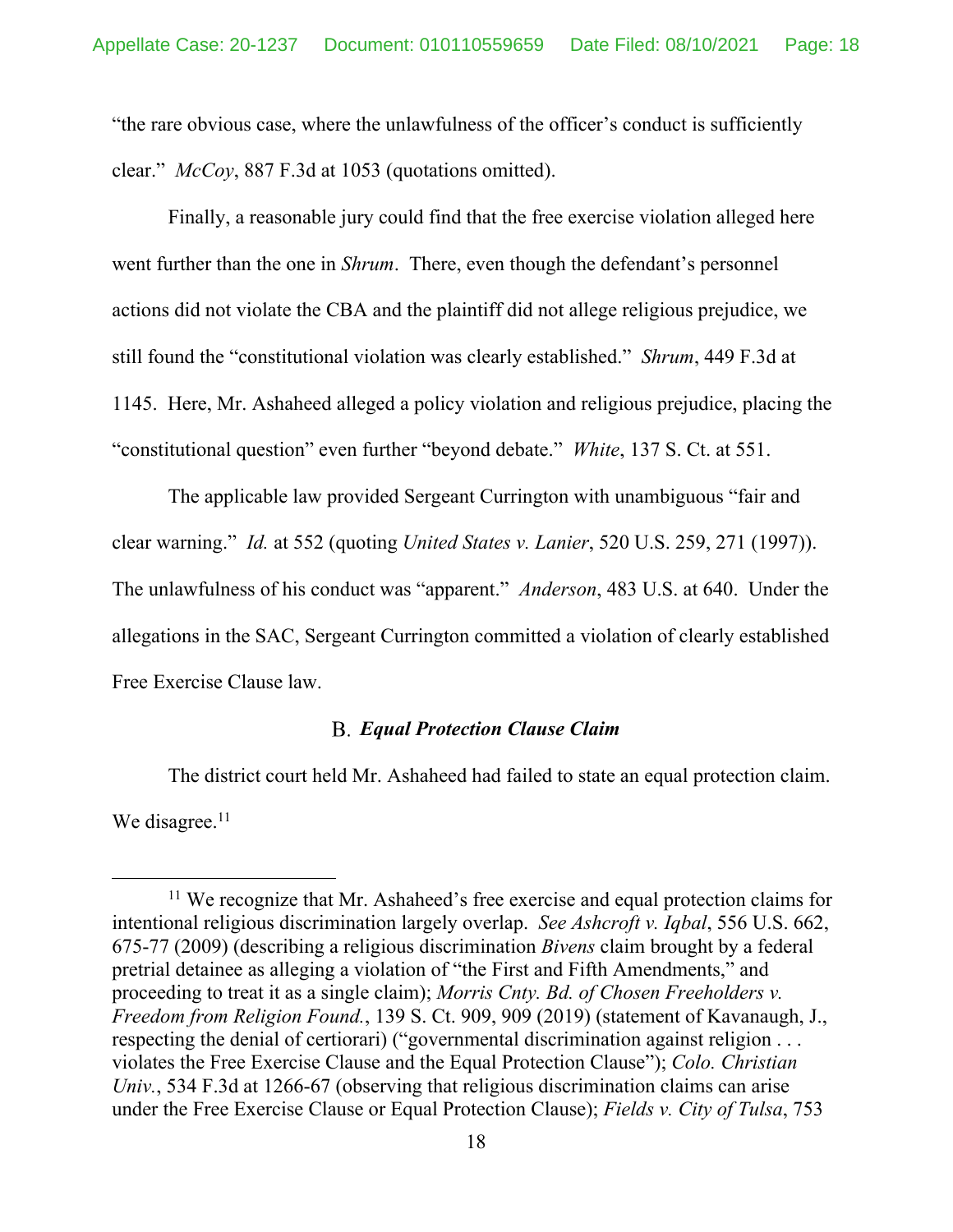"We review de novo a district court's decision to grant a motion to dismiss for failure to state a claim. We accept all well-pleaded factual allegations in the complaint as true, and we view them in the light most favorable to the nonmoving party." *Sinclair Wyo. Refin. Co. v. A & B Builders, Ltd.*, 989 F.3d 747, 765 (10th Cir. 2021) (citation, quotations, and alterations omitted). "A complaint must allege facts sufficient to state a plausible claim for relief on its face." *Id.* "[A] plaintiff must plead 'factual content that allows the court to draw the reasonable inference that the defendant is liable for the misconduct alleged.'" *Acosta v. Jani-King of Okla., Inc.*, 905 F.3d 1156, 1158 (10th Cir. 2018) (quoting *Iqbal*, 556 U.S. at 678).

## **Legal Background**

"The Equal Protection Clause of the Fourteenth Amendment provides that no State shall 'deny to any person within its jurisdiction the equal protection of the laws.'" *A.N.*, 928 F.3d at 1196 (quoting U.S. Const. amend. XIV, § 1). This is "essentially a direction that all persons similarly situated should be treated alike." *A.M. ex rel. F.M. v. Holmes*, 830 F.3d 1123, 1166 (10th Cir. 2016) (quotations omitted).

An equal protection claim may challenge legislation or the conduct of individual state actors. *See J.E.B. v. Alabama ex rel. T.B.*, 511 U.S. 127, 130-31 (1994); *Home Tel*.

F.3d 1000, 1012 (10th Cir. 2014) (holding that religious discrimination claims under the Free Exercise Clause and Equal Protection Clause were duplicative); *see also Eulitt ex rel. Eulitt v. Maine*, 386 F.3d 344, 354 (1st Cir. 2004) (arguing that *Locke v. Davey*, 540 U.S. 721, 720 n.3 (2004), held that separate free exercise and equal protection analyses were unneeded in religious discrimination cases). We nonetheless address the equal protection claim here because it was dismissed on a different ground than the free exercise claim.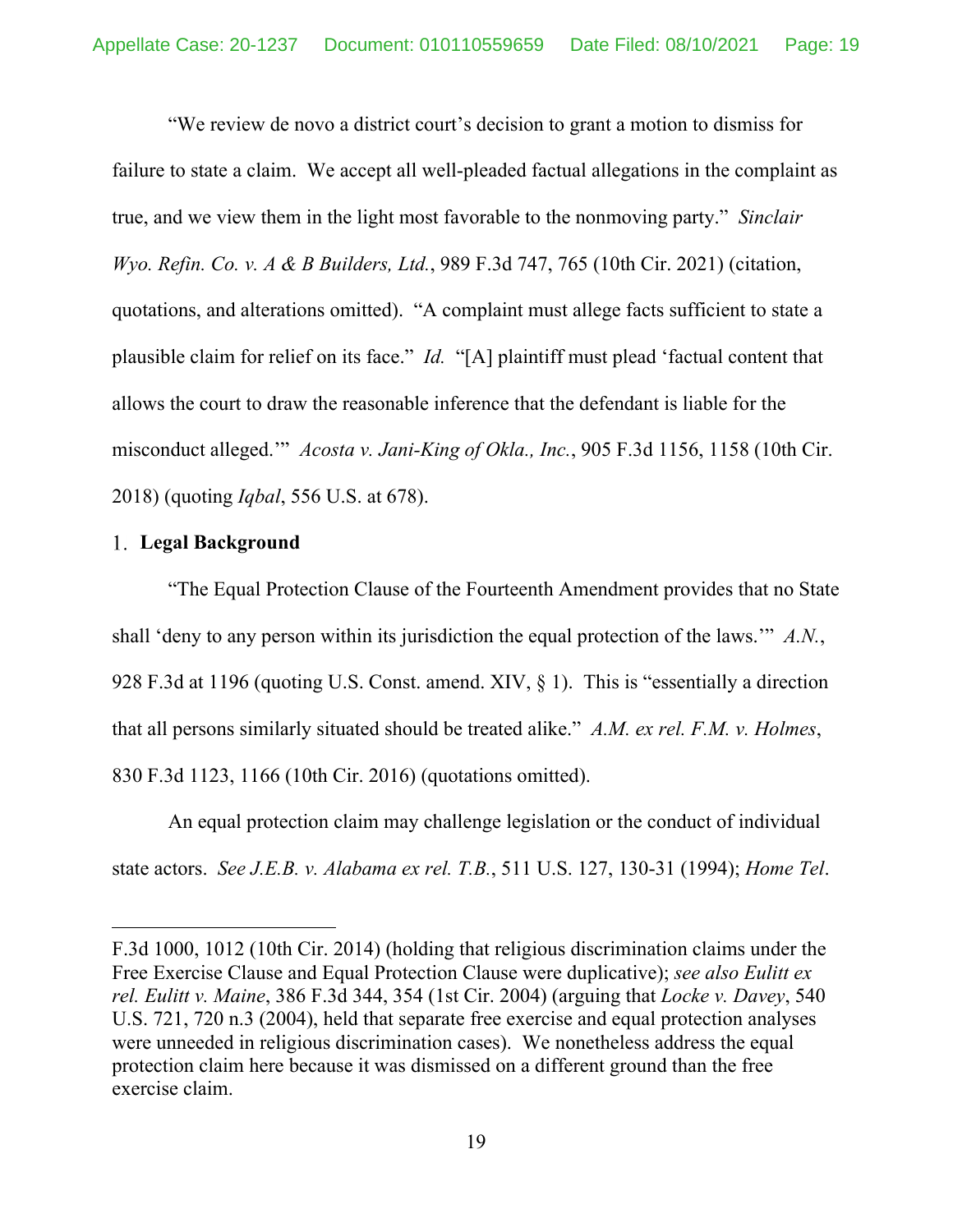*& Tel. Co. v. City of L.A.*, 227 U.S. 278, 287-88 (1913). It "may be asserted with respect to a group or a 'class of one.'" *A.N.*, 928 F.3d at 1196 (quoting *A.M.*, 830 F.3d at 1166).12 The former is more common and concerns a "governmental classification[] that affect[s] some groups of citizens differently than others." *See Engquist v. Or. Dep't of Agric.*, 553 U.S. 591, 601 (2008) (quotations omitted). One "who alleges [such] an equal protection violation has the burden of proving the existence of purposeful discrimination" causing an adverse effect. *McCleskey v. Kemp,* 481 U.S. 279, 292 (1987) (quotations omitted); *see Washington v. Davis*, 426 U.S. 229, 238-40 (1976); *Roe ex rel. Roe v. Keady*, 329 F.3d 1188, 1191-93 (10th Cir. 2003).

Discriminatory intent can be proved directly or circumstantially. *See SECSYS, LLC v. Vigil*, 666 F.3d 678, 686 (10th Cir. 2012) (opinion of Gorsuch, J., with Brorby, J., and Murphy, J., concurring in the result). Direct proof is showing that "a distinction between groups of persons appears on the face of a state law or action." *Id.* at 685. Circumstantial proof is showing that the plaintiff was treated differently from similarly situated persons who are "alike in all relevant respects." *Requena v. Roberts*, 893 F.3d 1195, 1210 (10th Cir. 2018) (quotations omitted). As the Supreme Court said in *Washington v. Davis*, "an invidious discriminatory purpose may often be inferred from the totality of the relevant facts." 426 U.S. at 242.

<sup>&</sup>lt;sup>12</sup> "The paradigmatic 'class of one' case, . . . sensibly conceived, is one in which a public official, with no conceivable basis for his action other than spite or some other improper motive (improper because unrelated to his public duties), comes down hard on a hapless private citizen." *Jicarilla Apache Nation v. Rio Arriba Cnty.*, 440 F.3d 1202, 1209 (10th Cir. 2006) (quotations omitted); *see A.M.*, 830 F.3d at 1166-67.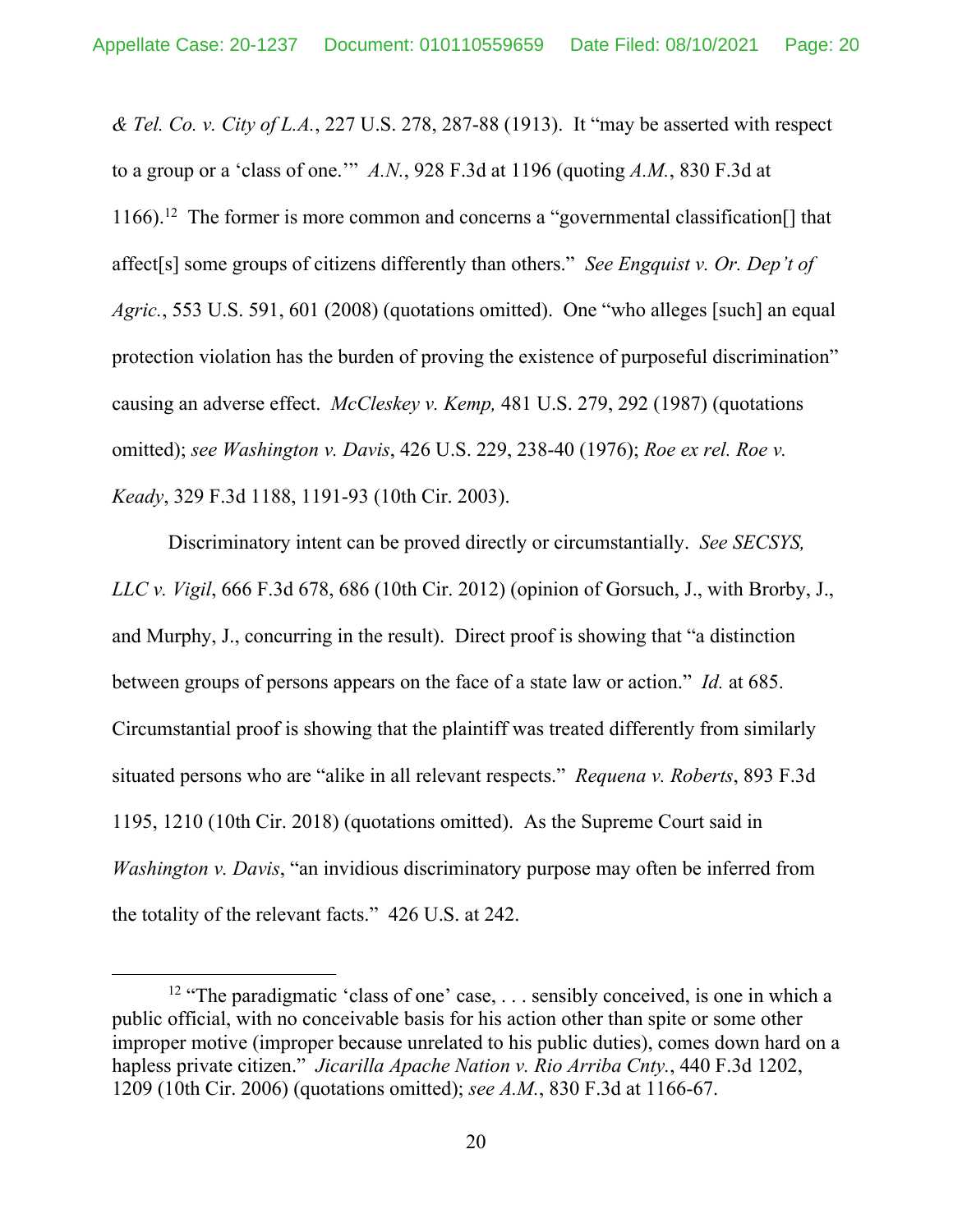Once a plaintiff shows discriminatory intent and an adverse effect, a court reviews the government action under the appropriate level of scrutiny. *See Free the Nipple-Fort Collins v. City of Fort Collins*, 916 F.3d 792, 798-99 (10th Cir. 2019). When, as here, a claim involves a suspect classification or a deprivation of a fundamental right such as free exercise of religion, strict scrutiny applies. *See Fisher v. Univ. of Tex. at Austin*, 570 U.S. 297, 310 (2013); *Save Palisade FruitLands v. Todd*, 279 F.3d 1204, 1210 (10th Cir. 2002). When a claim implicates a quasi-suspect classification, intermediate scrutiny applies. *See Price-Cornelison v. Brooks*, 524 F.3d 1103, 1109-10 (10th Cir. 2008). Otherwise, rational-basis scrutiny applies. *See Romer v. Evans*, 517 U.S. 620, 631 (1996); *Dalton v. Reynolds*, 2 F.4th 1300, 2021 WL 2641859, at \*5 (10th Cir. June 28, 2021).

#### **Analysis**

Mr. Ashaheed sufficiently stated a group-based equal protection claim.<sup>13</sup> The SAC adequately alleged that Sergeant Currington harmed Mr. Ashaheed, with discriminatory intent against Muslims. Mr. Ashaheed averred that Sergeant Currington treated him differently from similarly situated non-Muslim prisoners who were allowed to benefit from a prison policy allowing them to keep religious items. Sergeant Currington's purported excuse as to why he thought Mr. Ashaheed was not entitled to an

<sup>&</sup>lt;sup>13</sup> Mr. Ashaheed alleged that he was entitled to an exemption and that Sergeant Currington denied the exemption because Mr. Ashaheed is "a member of a discrete minority of Muslim inmates" and "because of his sincerely held religious beliefs." App. at 211. The claim is group-based because it "is based on [his] membership in an identifiable group." *Teigen v. Renfrow*, 511 F.3d 1072, 1083 n.6 (10th Cir. 2007).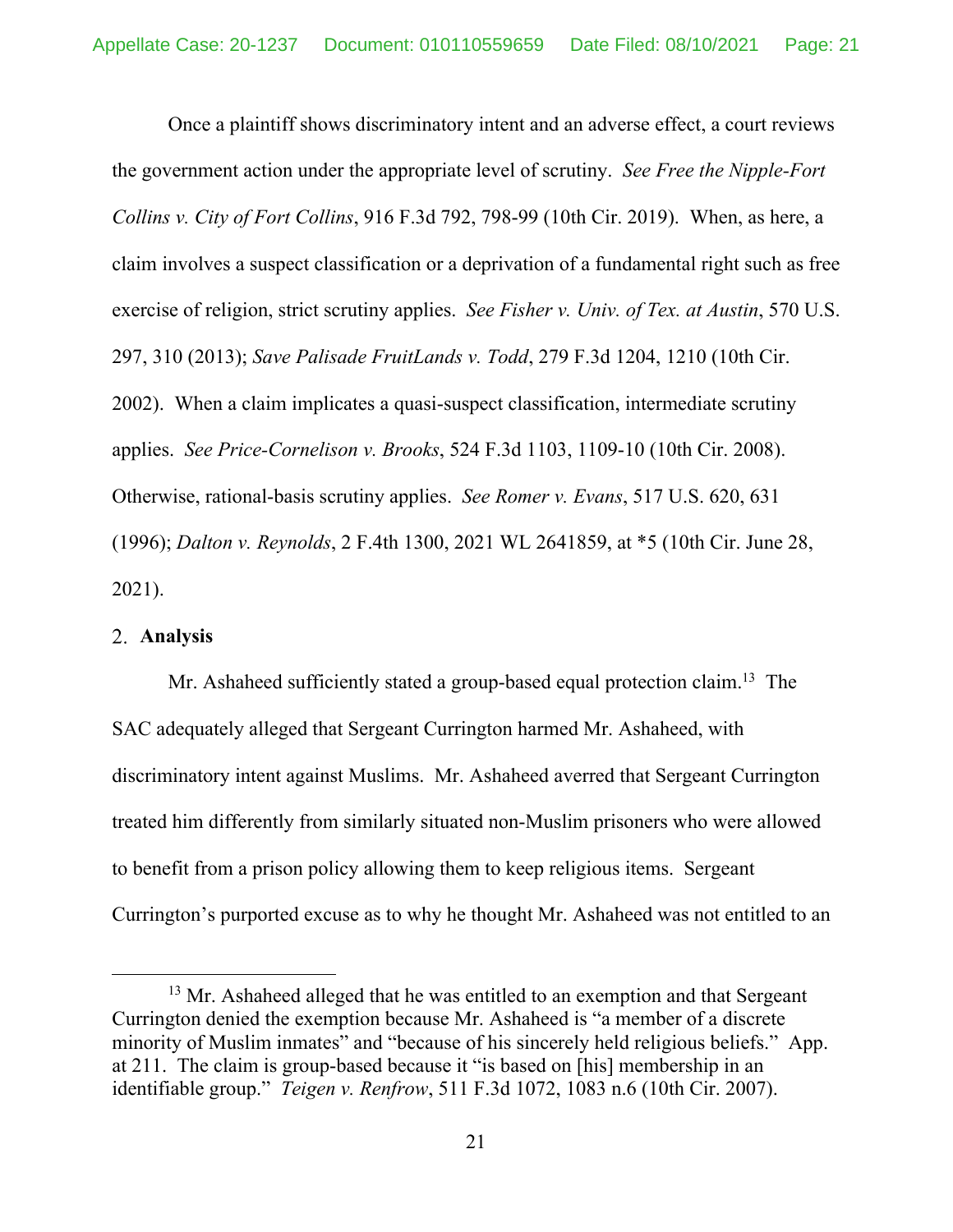exemption and his dismissive, threatening attitude also support an inference of discriminatory intent.

Mr. Ashaheed's equal protection claim triggers strict scrutiny because it alleged (1) a deprivation of free exercise, a fundamental right, *Cantwell*, 310 U.S. at 303; *see Fields*, 753 F.3d at 1012; and (2) a religious classification, which is suspect, *Abdulhaseeb v. Calbone*, 600 F.3d 1301, 1322 n.10 (10th Cir. 2010). Sergeant Currington bears the burden of proof on strict scrutiny, *see Fisher*, 570 U.S. at 310, under which "discrimination can be justified only if it is narrowly tailored to achieve a compelling state interest," *Colo. Christian Univ.*, 534 F.3d at 1266. Nothing in the SAC suggests Sergeant Currington can meet this burden, and he has not attempted to argue otherwise.

Sergeant Currington contends the non-Muslim prisoners referred to in the SAC were not similarly situated because they benefited from a policy allowing them to keep personal religious items, as opposed to beards. We find this distinction immaterial. In the equal protection context, a person is similarly situated to others if they are alike in "all relevant respects"—not all respects. *See Requena*, 893 F.3d at 1210 (quotations omitted).<sup>14</sup> We do not find a meaningful distinction between a prisoner who invokes a policy-based religious exemption to a beard-shaving requirement and prisoners who seek

<sup>14</sup> *See also Barrington Cove Ltd. P'ship v. R.I. Hous. & Mortg. Fin. Corp.*, 246 F.3d 1, 8 (1st Cir. 2001) ("[T]he test is whether a prudent person . . . would think [of the persons as] roughly equivalent . . . . [T]he 'relevant aspects' are those factual elements which determine whether reasoned analogy supports, or demands, a like result. Exact correlation is neither likely nor necessary, but the cases must be fair congeners." (quotations omitted)).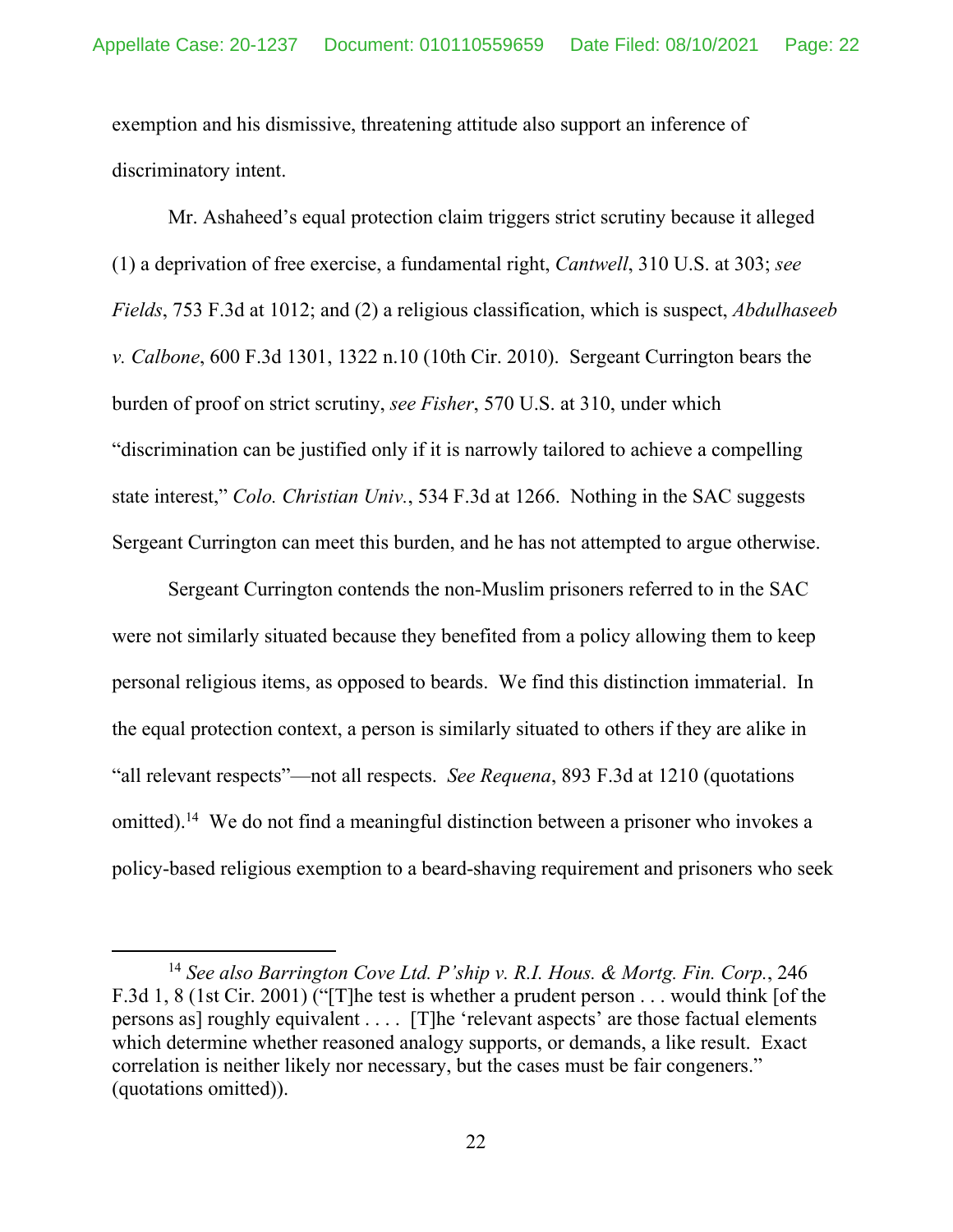to keep religious items under a policy. Mr. Ashaheed's burden is to allege facts that "nudge [his] claims across the line from conceivable to plausible." *Bell Atl. Corp. v. Twombly*, 550 U.S. 544, 570 (2007). Mr. Ashaheed has more than met that burden.

Sergeant Currington also argues Mr. Ashaheed has not alleged more than "intent as volition or intent as awareness of consequences." Aplee. Br. at 20 (quoting *Iqbal*, 556 U.S. at 676). But as we have discussed, Mr. Ashaheed has alleged facts from which a reasonable jury could infer that Sergeant Currington acted because Mr. Ashaheed is Muslim.

For these reasons, Mr. Ashaheed has adequately alleged a group-based equal protection claim.15

### III. **CONCLUSION**

We reverse and remand.

<sup>&</sup>lt;sup>15</sup> Sergeant Currington urges us to affirm the district court's dismissal of Mr. Ashaheed's equal protection claim on the alternative ground that he is entitled to qualified immunity. Although the district court addressed qualified immunity on the free exercise claim (albeit only as to the second element), the court did not address qualified immunity on the equal protection claim. We therefore decline to reach this issue. *See Singleton v. Wulff*, 428 U.S. 106, 120 (1976) ("It is the general rule, of course, that a federal appellate court does not consider an issue not passed upon below.").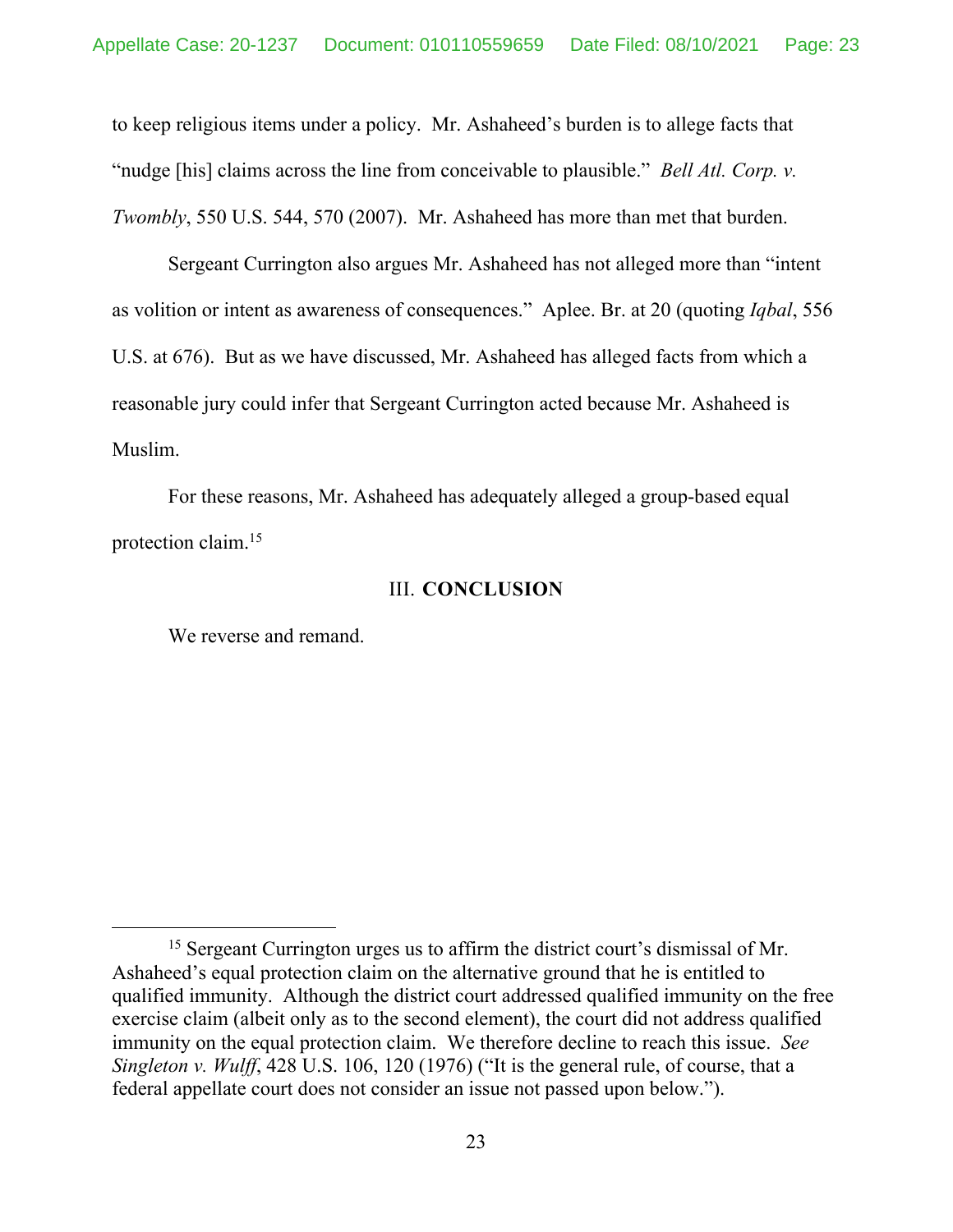UNITED STATES COURT OF APPEALS FOR THE TENTH CIRCUIT

Byron White United States Courthouse 1823 Stout Street Denver, Colorado 80257 (303) 844-3157 Clerk@ca10.uscourts.gov

Christopher M. Wolpert Clerk of Court

August 10, 2021

Jane K. Castro Chief Deputy Clerk

David A. Lane Andrew McNulty Killmer, Lane & Newman 1543 Champa Street, Suite 400 Denver, CO 80202

David Michael Shapiro Northwestern University Pritzker School of Law 375 East Chicago Avenue, 8th Floor Chicago, IL 60611

## **RE: 20-1237, Ashaheed v. Currington** Dist/Ag docket: 1:17-CV-03002-WJM-SKC

Dear Counsel:

Enclosed is a copy of the opinion of the court issued today in this matter. The court has entered judgment on the docket pursuant to Fed. R. App. P. Rule 36.

Pursuant to Fed. R. App. P. 40(a)(1), any petition for rehearing must be filed within 14 days after entry of judgment. Please note, however, that if the appeal is a civil case in which the United States or its officer or agency is a party, any petition for rehearing must be filed within 45 days after entry of judgment. Parties should consult both the Federal Rules and local rules of this court with regard to applicable standards and requirements. In particular, petitions for rehearing may not exceed 3900 words or 15 pages in length, and no answer is permitted unless the court enters an order requiring a response. *See* Fed. R. App. P. Rules 35 and 40, and 10th Cir. R. 35 and 40 for further information governing petitions for rehearing.